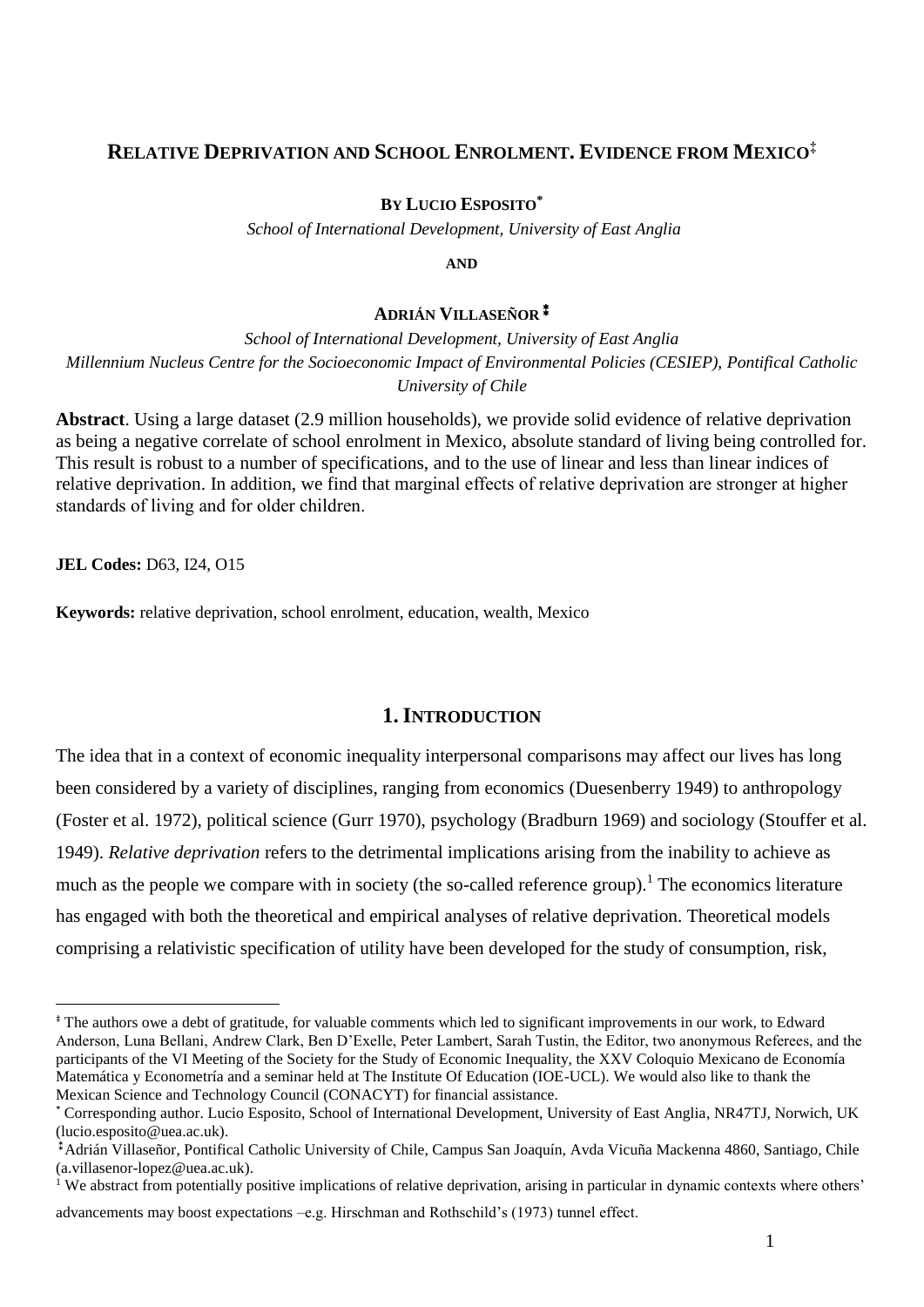economic growth, taxation schemes, educational subsidies, labour supply, etc. –see Esposito (2017) for a review. Empirical studies have focussed on the investigation of the (typically negative) relationship between relative deprivation and subjective wellbeing, life satisfaction or happiness –see Clark, Frijters and Shields (2008), D'Ambrosio and Clark (2015) and Verme (2017) for thorough examinations of the existing evidence.

Empirical research on the potential role of relative deprivation as an explanatory variable for other social outcomes is scarcer within the economics discipline. Expanding the range of social outcomes of interest is listed by D'Ambrosio and Clark (2015) as one of the 'outstanding issues' for the understanding of how the 'haves' and the 'have-nots' affect our societies. In addition, while a certain amount of multi-disciplinary literature does exist across the social and medical sciences, results are less univocal compared to the case of the subjective wellbeing literature. This can be seen in Smith et al's (2012) meta-analytic review of studies on the relationship between relative deprivation and a wide array of social outcomes, where the authors conclude that "results are often weak and inconsistent" (p. 203).

In this paper, we explore the association between relative deprivation and school enrolment in Mexico. Using data from the extended-questionnaire section of the 2010 Mexican census, which is statistically representative at municipal level and covers around 2.9 million households, we provide robust evidence of relative deprivation as a negative correlate of school enrolment for children of 6-18 years of age. Children in more (affluent) relatively deprived households are (more) less likely to be enrolled in school. In addition to these results, we find that the association between relative deprivation and school enrolment is stronger for older children and at higher standards of living, and situate these findings within the relevant literatures. Finally, we show that if the index of relative deprivation is calculated using the whole country as a reference group rather than the municipality, relative deprivation becomes insignificant; this points to the importance of some sort of geographical proximity for the definition of the reference group, at least in the case of a large country such as Mexico. The above results are confirmed for both distribution-sensitive (Esposito 2010) and linear (Yitzhaki 1979) indices of relative deprivation. A limitation to our analysis is that the census does not contain information on potential confounders such as children's abilities.

The remainder of the paper develops as follows. In section 2 we review the literature to identify the possible mechanisms through which relative deprivation may matter for educational outcomes. In section 3 we present the index of relative deprivation used in the main analysis and situate it in the measurement literature. In section 4 we present the data and outline our empirical strategy. Section 5 contains our results and robustness checks. Section 6 concludes.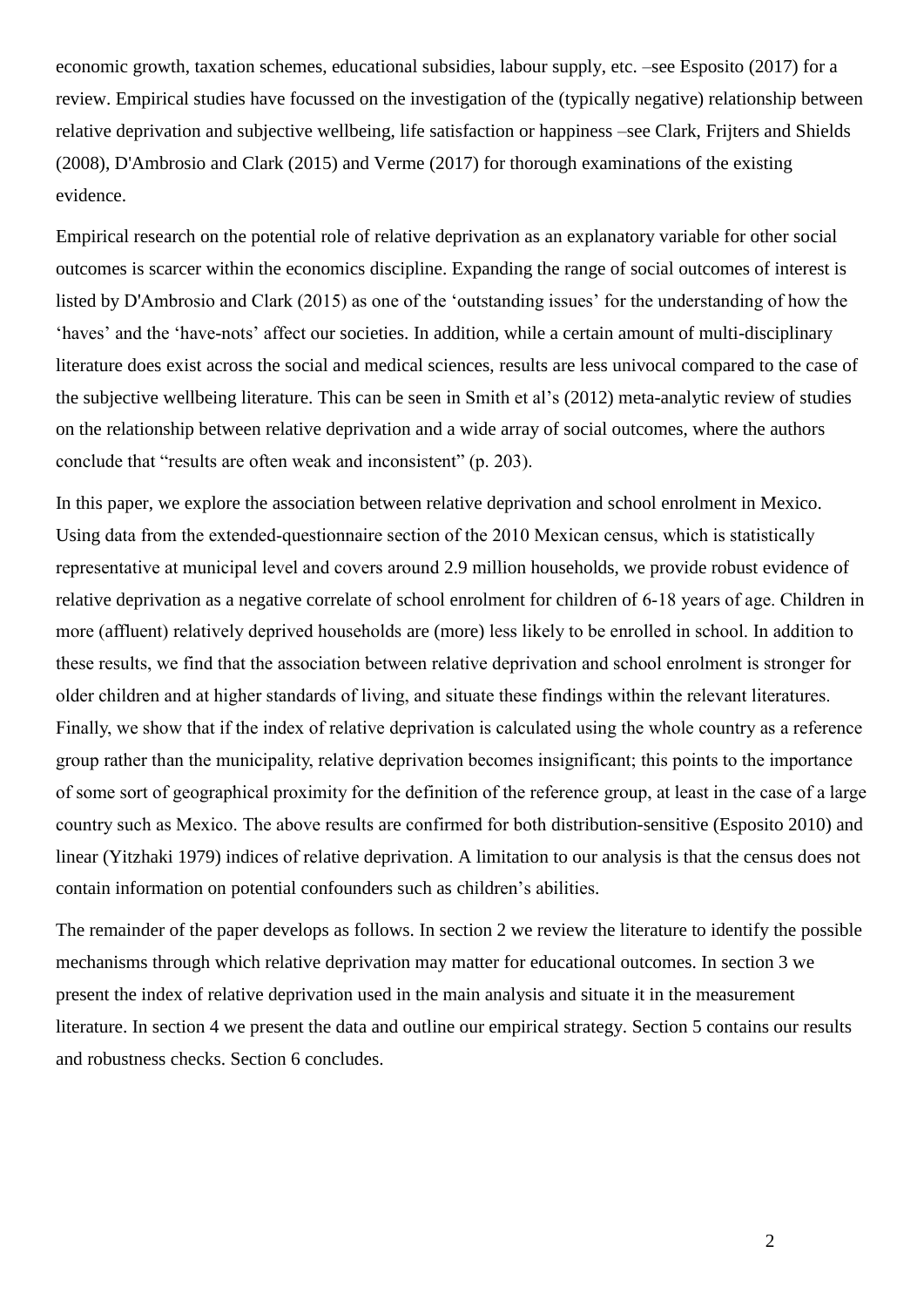### **2. RELATIVE DEPRIVATION AND EDUCATION**

There is a large body of literature showing the relationship between socioeconomic gradients and academic achievement, dropout rates and cognitive development in both high- and low-income countries –*inter alia*, see McLoyd (1990), Duncan, Brooks-Gunn and Klebanov (1994), Bradley and Corwyn (2002), Engle et al. (2011), Fernald et al. (2011) and Walker et al. (2011). The evidence that children in better off households have better educational outcomes, however, offers little help in terms of disentangling the potential separate roles of the *absolute* standard of living and the *relative* deprivation experienced by the household. There are good reasons for associating both to educational outcomes. Absolute standards of living first of all relate to the ability of households to afford education –according to Basu and Van's (1998) 'luxury axiom', education is a good that poorer households are less likely to be able to afford. In addition, having a better standard of living allows households to endow the child with an array of inputs which enhance educational achievements –e.g. better nutrition, see Grantham-McGregor et al. (1991), Glewwe, Jacoby and King (2001), Engle et al. (2007) and Jackson (2015).

Relative deprivation can be hypothesised to matter for educational outcomes through a number of mechanisms. These relate to both the relative deprivation experienced personally by the child and to the effect of relative deprivation on their parents or carers. Relative deprivation is indeed a phenomenon which affects not only adults but also children, who suffer from the comparison of their living standards with those of their more affluent peers (Scott 2014). The influential sociological work of Mayer (2001) maintains that these comparisons are detrimental to educational outcomes – "If children feel relatively deprived, they may be less inclined to study or stay in school." (p.4) Kearney and Levine (2016) propose a model in which this mechanism operates within a standard human capital formation framework where perceived returns to education become altered. Economically disadvantaged children may develop a sense of socioeconomic marginalization and a decrease in aspirations, which would lead them to underestimate returns to education and hence lower investment in human capital formation. Unfavourable social comparisons may also affect the extent to which parents consider their offspring to have a real chance to improve their standards of living and move up the social ladder. In Mayer's (2001) words, "Relative deprivation can also make parents feel stressed and alienated, lowering their expectations for their children or reducing the quality of their parenting" (p.4). These perceptions may be reinforced by the objective lower intergenerational mobility in areas with greater economic inequality (Chetty et al. 2014).

The theory of identity-based motivation offers a nuanced perspective for hypothesising a relationship between relative deprivation and educational outcomes –see Destin and Oyserman (2009, 2010) and Oyserman and Destin (2009), who expound this conceptual framework and provide experimental evidence supporting it. The idea is that people tend to pursue long- and short-term goals which they find to be congruent to their relevant identities. The difference in life experiences of higher and lower social class students leads the latter to develop identities which may conflict with academic goals (i.e. 'my future is in the production line') and consequently decrease their motivation towards the pursuit of academic

3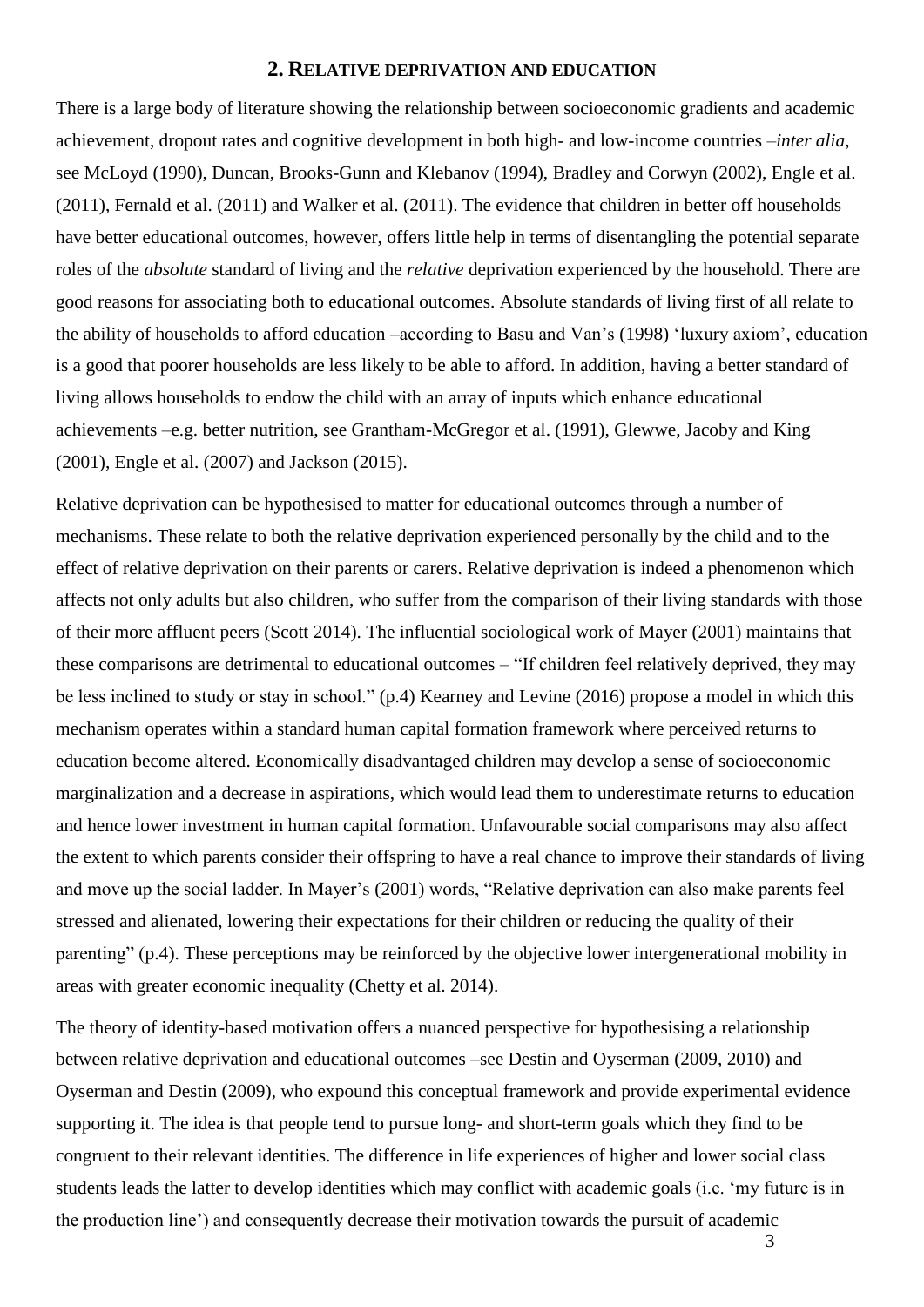attainments. The motivational mechanism seems even more important if one considers it in conjunction with other detrimental effects of relative deprivation on factors which affect the ability to sustain investment in human capital formation, such as impulsivity, low self-control, susceptibility to boredom, alcohol consumption, smoking and extreme future discounting (i.e. the tendency to prefer smaller, immediate rewards to larger ones accruing later) – see Callan, Shead and Olson (2011), Balsa, French and Regan (2014) and Mishra and Novakowski (2016).

Another way in which relative deprivation can influence education is through its effect on health, whose importance for educational outcomes is paramount (Currie 2009). A recent body of literature on the determinants of health for children and adolescents finds that relative deprivation (McLaughlin et al. 2012, Elgar et al. 2013, 2016) and subjective socioeconomic status (Karvonen and Rahkonen 2011, Quon and McGrath 2014) exert a specific effect (beyond the absolute standard of living) on an array of health domains, ranging from longstanding illnesses, to mental health issues, sleeping disorders, obesity, etc. Destin et al. (2012) conceptualise an explicit pathway for adolescents which links perceived position in the social ladder to academic achievement through health outcomes. They provide evidence that students' low standing in the socioeconomic hierarchy triggers depressive symptoms and emotional distress, which negatively affect their school engagement and ability to study in a consistent and organised way. Currie (2009) suggests also that relative deprivation can affect child health through detrimental maternal stress responses. Lhila and Simon (2010) find that relative deprivation increases the likelihood that mothers smoke during pregnancy and give birth to low birthweight children, a condition which has been long known to jeopardise cognitive outcomes – see Record, McKeown and Edwards (1969), Hack, Klein and Taylor (1995), Richards et al. (2001) and Ulker (2016). Eibner and Evans (2005) shows that relative deprivation jeopardises adults' health and Bratti and Mendola (2014) find that parents' health is crucial for sustaining children's school enrolment.

Wilkinson and Pickett (2007) suggest that relative deprivation is harmful for educational outcomes not only through distress and health-related outcomes, but also via feelings of disenfranchisement and social distance arising from occupying a low rank in the social hierarchy. In this respect, Mayer (2001) maintains that relative deprivation can lead to isolation and alienation from societal norms and values and Fischer and Torgler (2013) offer cross-country evidence of "a deleterious positional income effect for persons below the reference income, particularly for their social trust and confidence in secular institutions" (p. 1542). In addition, relative deprivation has been shown to increase children's tendency to feel anger, engage in normless and antisocial behaviours, commit crimes and be involved in passive as well as active bullying at school –see Bernburg, Thorlindsson and Sigfusdottir (2009), Napoletano et al. (2016), Odgers et al. (2015) and Vogel and South (2016). Not only do these feelings, behaviours and attitudes are likely to act as obstacles for the pursuit of academic achievements in students' everyday life, but they are also likely to decrease the perceived value of education and hence its demand. This is because the value attributed to education by parents and students is not driven merely by instrumental motivations (e.g. finding a job) but

4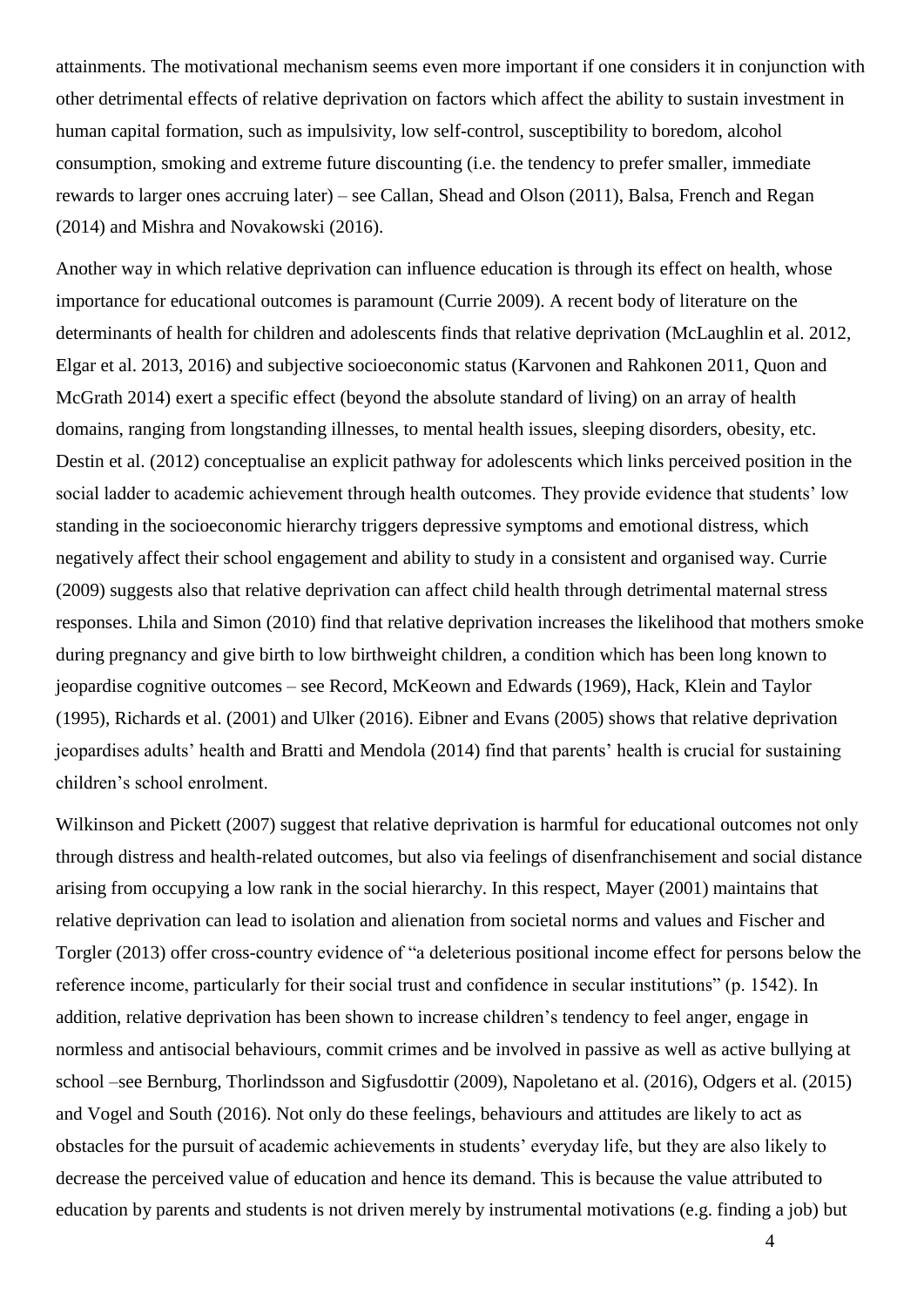also by intrinsic motivations such as becoming a better person and playing a positive role in society (Reid 1998, Saito 2003).

Another channel through which relative deprivation can influence educational outcomes relates to dynamics at a classroom level stemming from the interplay between socioeconomic standing and academic performance. A body of work suggests that pupils' concept of the academic self is deflated in presence of higher achieving peers –see frame of reference and peer effects models in the economics literature (Pop-Eleches and Urquiola 2013, Angrist, and Pathak 2014, Bui, Craig, and Imberman 2014), as well as the socalled 'big fish little pond' education literature (Marsh 1987, Zeidner and Schleyer 1999, Marsh and Hau 2003). The sociological work of Crosnoe (2009) explicitly extends the 'pond' framework directly to characteristics perceptually linked to achievement such as socioeconomic status, and finds that the academic attainments of low-income students decrease as the percentage of middle- and high-income students increases. Psychological research provides interesting insights in this regard. Subjective socioeconomic status influences negatively students' self-esteem (Chen and Paterson 2006) and poorer students tend to overestimate their richer peers' real academic abilities (Régner, Huguet, and Monteil 2002). Economic disadvantage leads poorer children to internalise the achievement gap and this, as a self-fulfilling prophecy, impairs their actual academic performance (Croizet and Claire 1998, Désert, Préaux, and Jund 2009, Wiederkehr et al. 2015).

A final potential mechanism relates to parents' direct involvement in educational activities. This is suggested by the evidence that lower subjective socioeconomic status influences negatively adults' selfassessed intelligence (Kudrna, Furnham, and Swami 2010), coupled with the evidence that parents' perceived self-efficacy determines the level of involvement in children education (Green et al. 2007). It seems reasonable to hypothesise that lower self-assessed intelligence may undermine parents' confidence in the efficacy of their involvement in educational practices, in particular for those practices (helping children with homework, engaging in intellectually enriching activities, etc.) which are shown to improve pupils' learning (Kim and Hill 2015).

## **3. MEASURING RELATIVE DEPRIVATION**

Relative deprivation indices intend to quantify how the existence of more successful others impinges on the individual. They do this by modelling individual *i*'s one-to-one economic disadvantage with respect to each member of the reference group; this is achieved through an individual deprivation function which provides the magnitude of individual *i*'s disadvantage relative the *j th* member of the reference group –the value is positive if *j* is better off than *i* and zero otherwise. The normalised sum of these values represents individual *i*'s total relative deprivation.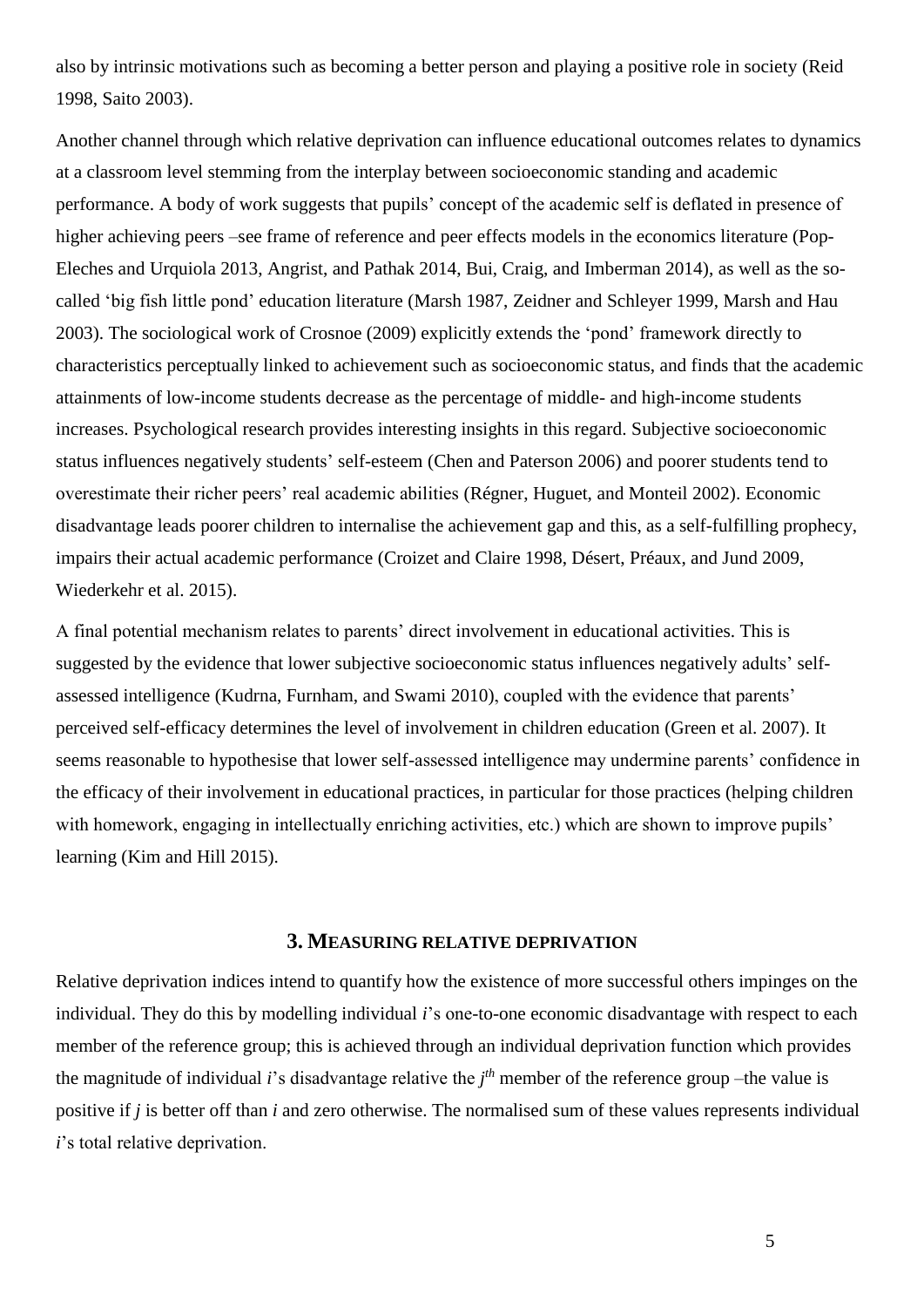More formally, let  $\Box$ ,  $\Box$ , and  $\Box$ , denote the sets of positive integers, nonnegative and positive real numbers, respectively. For  $n \in \mathbb{Z}$ ,  $\mathbb{Z}_+^n$  $\int_{+}^{\pi}$  is the positive orthant of the Euclidean *n*-space  $\Box$ <sup>*n*</sup>. Individual *i*'s reference group consists of the fixed set of *n* individuals, where  $y = (y_1, y_2, ..., y_n) \in \mathbb{R}^n_{++}$  is the vector describing the distribution of the economic variable of interest (income, consumption, wealth, etc.), with elements of this vector being arranged in strictly increasing order  $-i.e.$   $y_1$  refers to the poorest individual. The relative deprivation felt by individual *i* when she compares with *j* is quantified by the individual deprivation function  $IDF(y_i, y_j): \Box_{++} \times \Box_{++} \to \Box_{+}$ , which maps to zero for non-richer individuals while for richer individuals it becomes the function  $D(y_i, y_j): \Box_{++} \times \Box_{++} \to \Box_{++}$ :

(1) 
$$
IDF(y_i, y_j) = \begin{cases} D(y_i, y_j) & \text{if } y_j > y_i \\ 0 & \text{if } y_j \le y_i \end{cases}
$$

The individual relative deprivation magnitudes deriving from one-to-one comparisons are then combined in the index  $RD(y_i, y)$ :  $\Box$  <sub>++</sub>  $\times \Box$   $\Box$  +, which yields individual *i*'s total relative deprivation and can be written as follows:

(2) 
$$
RD = \frac{1}{n} \sum_{j=1}^{n} IDF(y_i, y_j)
$$

<u>.</u>

The index of relative deprivation we employ in our main empirical analysis is the one axiomatically

characterised by Esposito (2010), whose functional form over the 
$$
y_j > y_i
$$
 domain reads as follows:  
\n(3) 
$$
D^{E}(y_i, y_j) = \left[ (y_j)^{\beta} - (y_j)^{\beta} \right] / (y_j)^{\beta} = 1 - (y_i/y_j)^{\beta}, \ \beta \in \square_{++}
$$

This index follows the tradition of normalised utility gaps which are typical of Dalton-type indices (Hagenaars 1987, Vaughan 1987). It can be easily seen that the Esposito index is a concave function of reference incomes and therefore it is sensitive to distributional changes<sup>2</sup> among better-off individuals  $(\partial D^E/\partial y_j > 0$  and  $\partial^2 D^E/\partial y_j^2 < 0$ , with the degree of concavity increasing with parameter  $\beta$ ).<sup>3</sup> The motivation for concavity resides in the well-established belief in sociological theory that individuals are

<sup>&</sup>lt;sup>2</sup> This clearly excludes the trivial cases where individuals just swap their incomes. Technically speaking, transfers bringing about distributional changes of interest are the so-called mean-preserving and non-re-ranking transfers.

<sup>&</sup>lt;sup>3</sup> As  $\beta$  increases, so does the importance of individuals who are closer to *i*'s situation relative to further ones; in other words, the marginal increase in relative deprivation over the  $y_j > y_i$  domain decreases more quickly. The motivations for this functional forms range from an understanding of relative deprivation as social exclusion to the ability to account for Runciman's (1966) notion of 'fantasy wishes' – see Esposito (2010).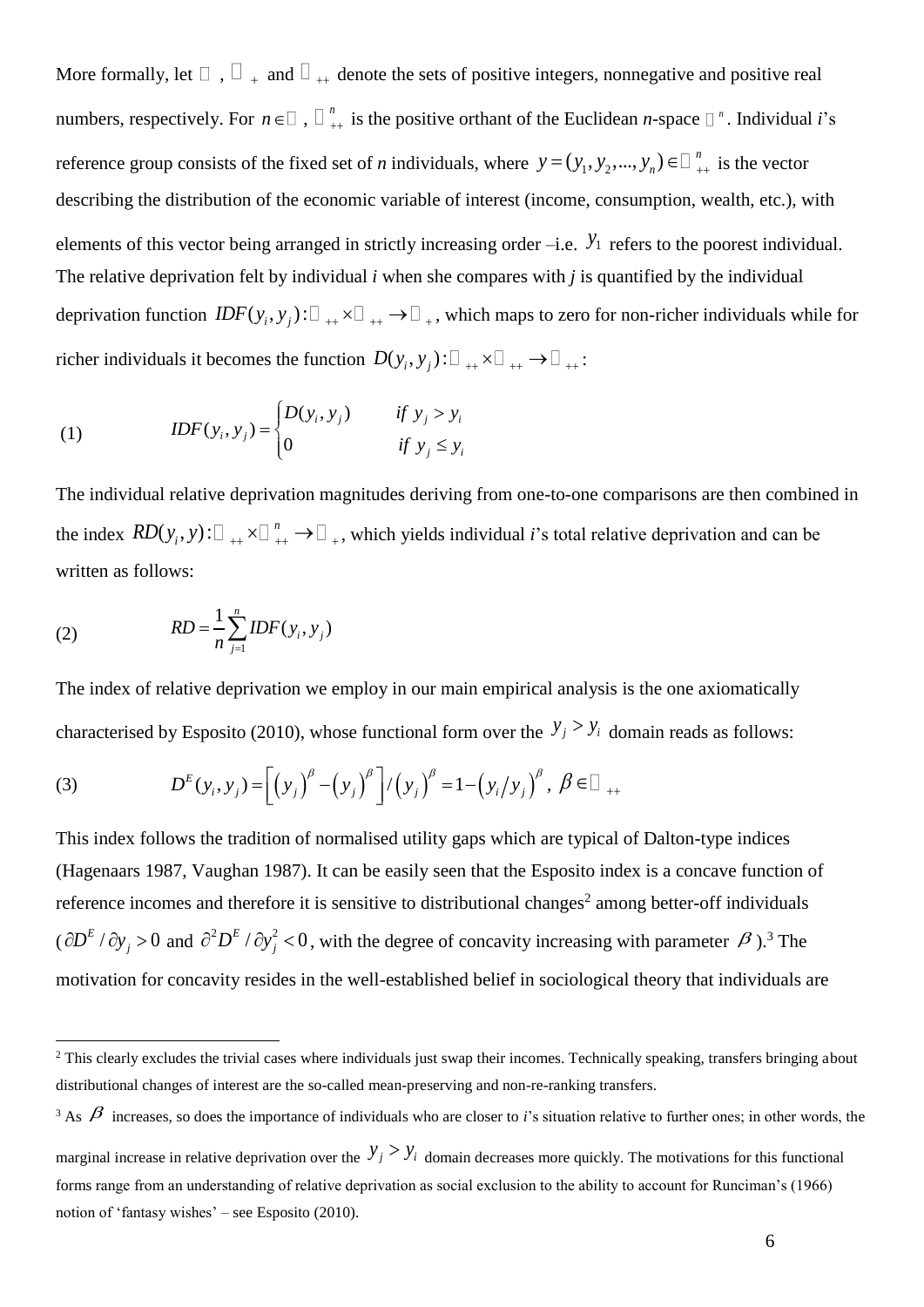more sensitive to advancements achieved by members of the reference group who are closer to their condition (Festinger 1954). Other concave indices have been proposed by Paul (1991), Chakravarty and Chattopadhyay (1994), Podder (1996), more recently, Bossert and D'Ambrosio (2014) characterised a generalisation of individual deprivation functions based on income differences in order to account for distribution sensitivity.

Indices of relative deprivation where the function  $D(y_i, y_j)$  is not sensitive to distributional changes affecting better off individuals are based on the seminal work of Yitzhaki (1979) –see also Hey and Lambert (1980) and Yitzhaki (1980), and the alternative characterizations by Ebert and Moyes (2000) and Bossert and D'Ambrosio (2006). <sup>4</sup> This index is linear in the reference income, reflecting the intuition that the

marginal increase in individual *i*'s relative deprivation is constant over the  $y_j > y_i$  domain. Contributions based on the Yitzhaki index and expounding its relationship with the Gini coefficient include Chakravarty and Chakraborty (1984), Berrebi and Silber (1985) and Chakravarty (1997).

While the contributions referred to above quantify relative deprivation adopting a unidimensional approach and looking at one point in time, others have taken a different approach. For example, Bossert, D'Ambrosio and Peragine (2007) focused on the intertemporal aspect of interpersonal comparisons and on how persistent deprivation over time is linked to the concept of social exclusion. Bellani (2013) develops a multidimensional index of relative deprivation where each dimension receives a weight which depends on the importance the reference group attaches to it*;* this approach enables the researcher to account for multiple reference groups which may be valuable for the individual.

# **4. DATA AND EMPIRICAL STRATEGY**

We use data from the extended-questionnaire section of the 2010 Mexican census. This module is administered to 10% of the population following a stratified clustered sampling design which covers around 2.9 million households and grants statistical representativeness at municipal level. As can be seen in Table A1 in the Appendix, this sample contains 2.7 million children aged 6-18; 49.5% of these children are females, a fifth is indigenous, 1.9% suffers from a disability and mean adult education in the household is just above seven years of schooling. Given the lack of income data at household level, our economic variable is household wealth. The extended questionnaire contains a wide range of variables about the quality of the dwelling, durable goods ownership and access to basic utilities that allows us to compute a household asset index in the fashion of Filmer and Pritchett (1999, 2001). This method is based on principal component analysis and enables the researcher to reduce this multiple information to a single scalar

<u>.</u>

<sup>4</sup> Other contributions based on the Yitzhaki index and its relationship with the Gini coefficient include Chakravarty and Chakraborty (1984), Berrebi and Silber (1985) and Chakravarty (1997).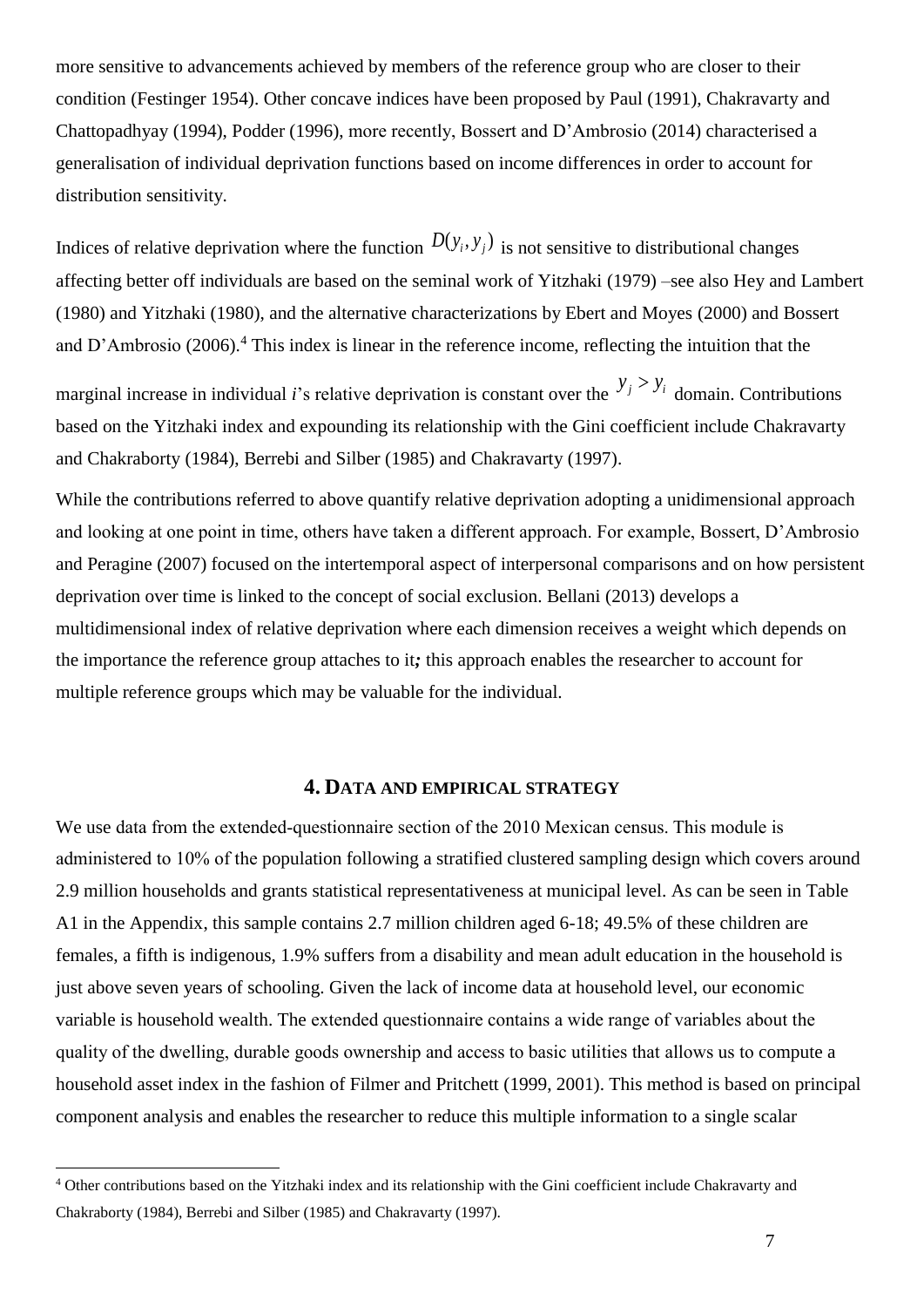quantifying household wealth (Vyas and Kumaranayake 2006, Howe et al. 2009, Deon Filmer and Scott 2012). In particular, given the discrete nature of this kind of data, we follow the approach developed by Kolenikov and Angeles (2004, 2009).<sup>5</sup> Different operationalisations of asset indices have been used to study school enrolment and other educational outcomes, consistently finding a positive relationship between absolute wealth and school enrolment (Filmer and Pritchett 2001, Mier, Rocha, and Rabell-Romero 2003, McKenzie 2005, Kabubo-Mariara and Mwabu 2007). Finally, the correlation between our municipality mean asset index and the official municipality mean income estimated by CONEVAL (2013) is high (0.81 for linear correlation and 0.91 for rank correlation), giving some validation to our measure.

Children living in the same municipality share ecological level factors which are potentially relevant for school enrolment and which may well differ from those factors children living in different municipalities are exposed to (e.g. cost of schooling, quality of education, schooling norms, etc.). In order to account for this clustering, we employ multilevel models which allow us to estimate individual outcomes while accounting for systematic unexplained variation among the over 2,400 Mexican municipalities. This choice is supported by the log-likelihood test for multilevel models described by Gutiérrez, Carter and Drukker (2001), Rodríguez and Elo (2003) and Rodríguez (2007). The test compares the log-likelihood from an ordinary logit model against the log-likelihood from multilevel models. The null hypothesis that the level 2 (municipal) standard deviation is zero, or, more precisely, that the ordinary logit and multilevel logit perform equally, is rejected for all of our specifications, indicating that clustering is relevant and that multilevel techniques should be used.

The dependent variable of our multilevel logit models is the dichotomous status of being enrolled/not being enrolled in school for children aged 6-18. Formally, we consider the probability of enrolment as a random variable with a binomial distribution:

# (4)  $Y_i \sim B(n_i, \pi_i)$

<u>.</u>

with binomial denominator  $n_i$  and a probability of success of  $\pi_i$ . The probability of enrolment is estimated as the logit of the underlying probability  $\pi_i$  as a linear function of the regressors:

(5) 
$$
logit(\pi_i) = \alpha + \varphi R D_h + \delta I_i + \gamma H_h + \eta A_a + \zeta_a + \mu_{iha}
$$

where  $\alpha$  is the national intercept,  $RD_h$  is the relative deprivation of the household the child lives in,  $I_i$  is a vector of individual level characteristics of the child,  $H_h$  a vector of household level variables and  $A_a$  a series of aggregate level characteristics of the municipality the child lives in.  $\varphi$ ,  $\delta$ ,  $\gamma$  and  $\eta$  are the estimated

<sup>5</sup> Standard Principal Components Analysis (PCA) assumes that the variables are multivariate normal. Following Kolenikov and Angeles (2009), we run PCA using polychoric correlations to better approximate the normality assumption and estimate the amount of variation explained by the first component. Finally, it should be noted that financial assets are not included in our measure of wealth.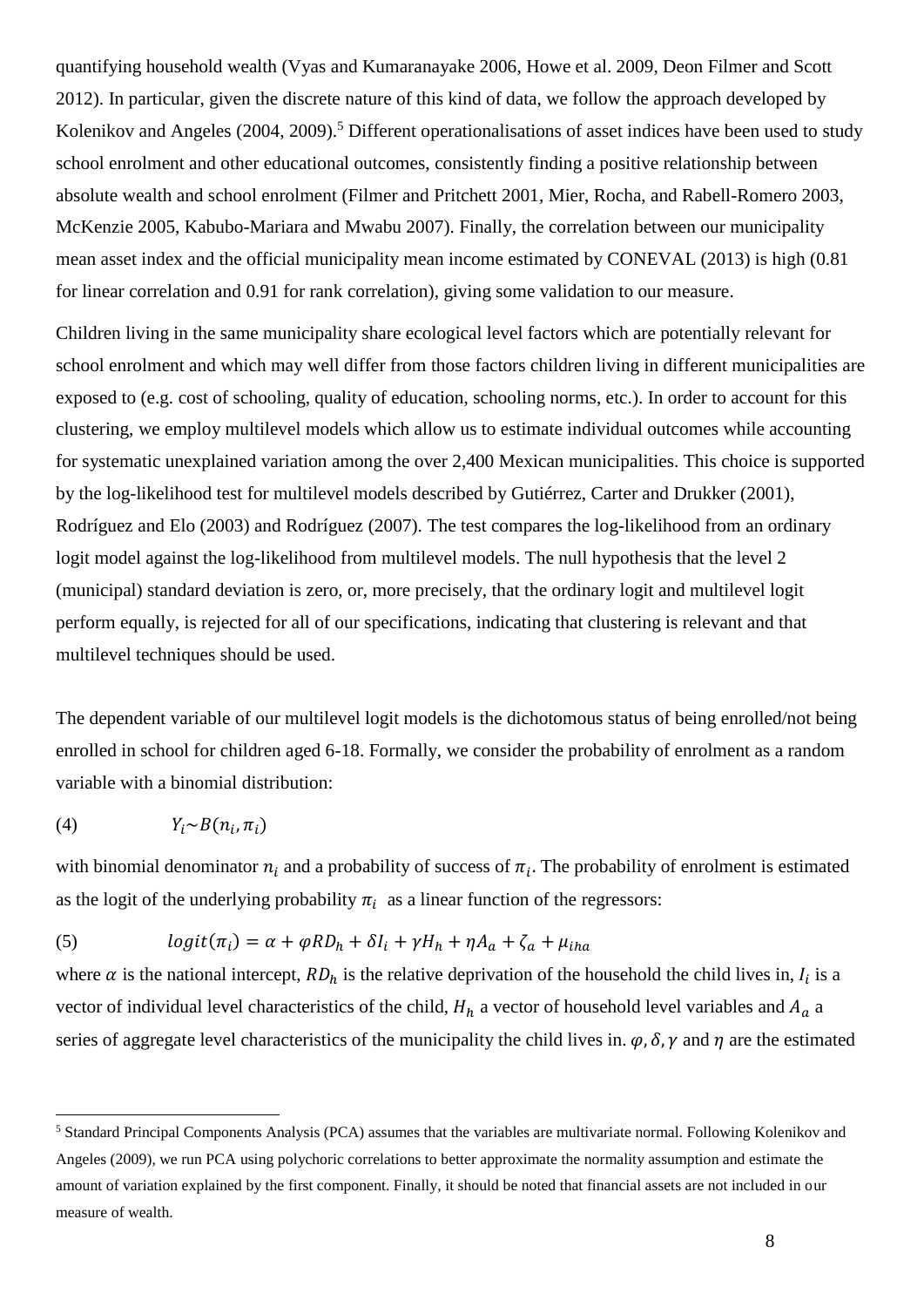linear coefficients and  $\mu_{iha}$  is the composite uncorrelated error. The municipal specific intercepts are given by  $\alpha + \zeta_a$  with  $\zeta_a \sim (0, \psi)$ .

We include a set of regressors which are typically used in literature on school enrolment in developing countries –see the work by Connelly and Zheng (2003), Dostie and Jayaraman (2006), Bhalotra (2007), De Carvalho Filho (2012) and Gumus (2014), as well as work on school enrolment in Mexico by López Acevedo (2004) and De la Cruz Tovar and Díaz González (2010). As we discussed in section 2, absolute standard of living is well-known to be a strong determinant of school enrolment. The inclusion of absolute wealth as an explanatory variable enables us to disentangle the role of relative deprivation from that of absolute wealth; in other words, absolute wealth being controlled for, we analyse how school enrolment is associated with relative deprivation. Additional regressors are: child's gender, age, whether she is indigenous, whether she has a physical or mental disability, whether the household is a beneficiary from a social program, gender, age and age squared of the household head, number of children in the household, and ecological variables such as municipality size, number of schools per child, educational expenditure per student, percentage of rural population in the municipality and migration intensity.

As to the choice of reference group, we at first follow a simple geographical criterion based on municipality (the lowest political and administrative aggregate in Mexico) –results are unaffected whether we control for heterogeneity in municipality size through a continuous variable or categorical variables; in this way, we do not introduce assumptions about reference group formation other than the relevance of the disadvantage relative to people living in the same municipality. Next, in subsection 5.2 we present results for alternative approaches –in particular, the inclusion of household education as a criterion for the specification of the reference group and the extension of the geographical criterion to the whole country.

# **5. RESULTS**

#### *5.1 RELATIVE DEPRIVATION AND SCHOOL ENROLMENT*

1

Table 2 shows our main results. In specifications (1) we have all our regressors but relative deprivation is left out, and in specification (2) we add the Esposito index of relative deprivation.<sup>6</sup> While specifications (1) and (2) are based on pooled data, in order to detect potential heterogeneity in the role of relative deprivation between compulsory school age and high-school age, we estimate specifications (3) and (4) using the

<sup>&</sup>lt;sup>6</sup> We display results with the Esposito index for parameter  $\beta$  =10 because these have the best fit with the data; there is no qualitative difference in results if models are estimated using values of parameter  $\beta$  =1, 2 or 5.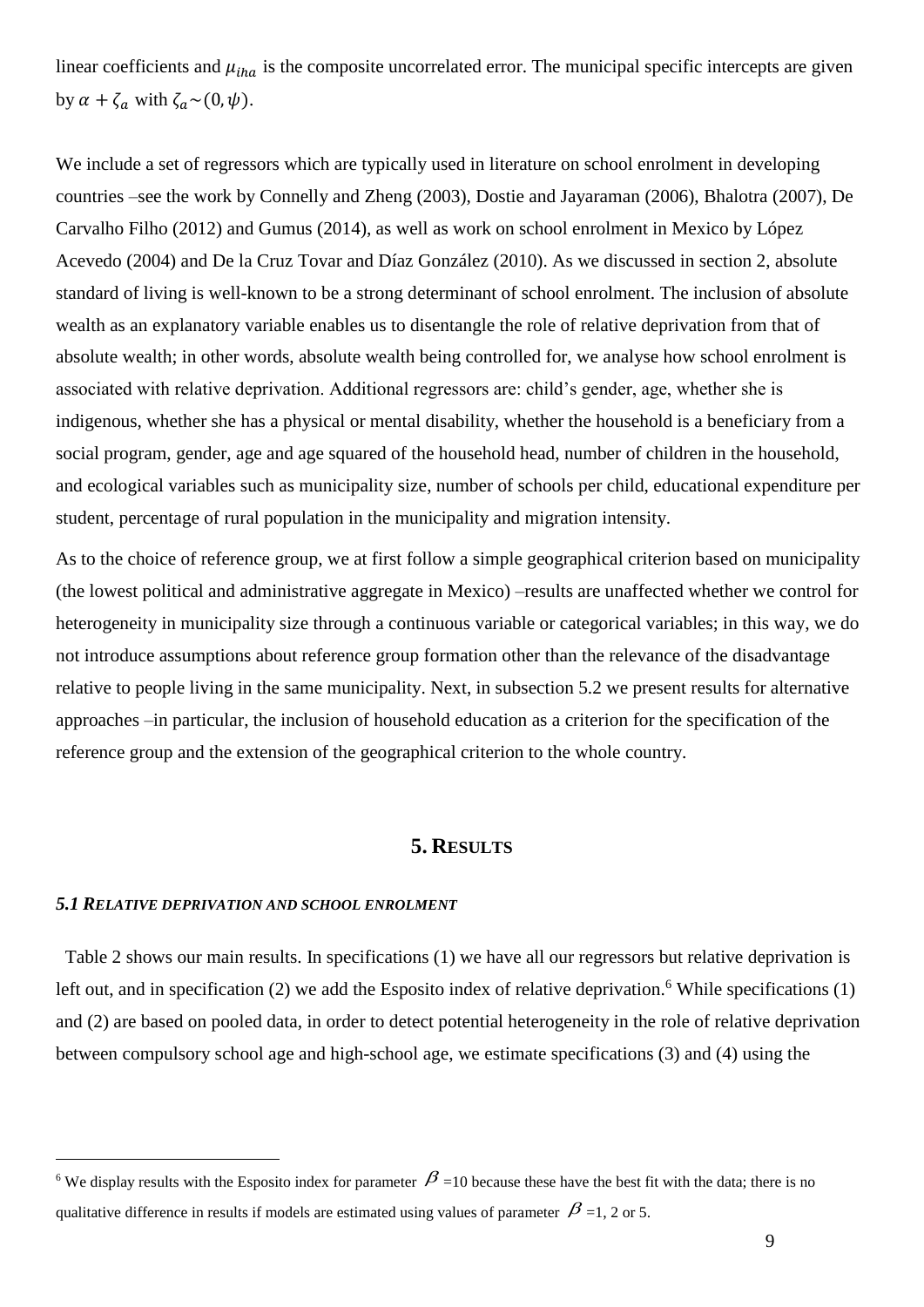subsamples of children in age brackets 6-15 and 16-18, respectively.<sup>7</sup> Coming to our main explanatory variables of interest, there is a consistent pattern of household wealth being positively significant and relative deprivation being negatively significant (in both cases *p*<0.01), with average marginal effects also being highly significant.

### *[Table 1 about here]*

In Table 2 it can be noticed that marginal effects of relative deprivation are larger for the high-school aged subsample. This result is in line with child development literature, for which the extent to which relative deprivation impinges on children is believed to increase with age. At older ages the awareness of relative status as well as the propensity to make interpersonal comparisons are stronger, and as a consequence lagging behind others becomes more painful –in the words of Levine (1983), "Social comparison information begins to influence 7 and 8 year old children and increases dramatically thereafter" (p. 29). Butler (1990) and Butler and Ruzany (1993) show that children's tendency to judge own achievements in relative terms increases with age and that low relative performance reduces motivation. In addition, Hustinx et al. (2009) find that sensitivity to peers' judgements is stronger among older children compared to younger ones; this may be relevant if one considers that relatively deprived children fare lower than their peers in a number of areas (e.g. clothing, leisure activities, etc.) and hence may be exposed to mockery or negative comments. We investigate this issue further by examining the marginal effects of relative deprivation at different ages. As can be seen in Figure 1, marginal effects are always negative and statistically significant, but they are small for young children and their intensity grows considerably with the child's age.

# *[Figure 1 about here]*

Looking at our control variables, the additional insights which emerge from our regressions relate to both the demand and supply of education. Having a disability decreases the probability of being enrolled in school, as is the case for being indigenous, being older (due to higher opportunity costs of staying in school) having a female as household head (in Mexico this is often equivalent to being a single-mother family), and living in areas with high outward migration (which is likely to decrease the investment in home education); another negative correlate is the number of children in the household, which decreases the amount of resources available for investing in education. Positive correlates are instead mean education in the household, variables related to education supply (expenditure per student and overall schools per child in own and in neighbouring municipalities, in particular high schools) and being a girl – which is consistent with the reversal of the educational gender gap in Latin America, see World Bank (2012).

<u>.</u>

<sup>&</sup>lt;sup>7</sup> It should be noted that the 6-15 and 16-18 age brackets correspond to the compulsory and non-compulsory education categories at the time of the survey (high school was made compulsory in Mexico in 2012). At the same time, since the census does not ask about types of schools, this split is only indicative and does not assume that all children aged 16-18 are in in fact in high school; for example, as noted by the Mexican Secretariat of Public Education, some students enter school late or repeat years (SEP, 2012).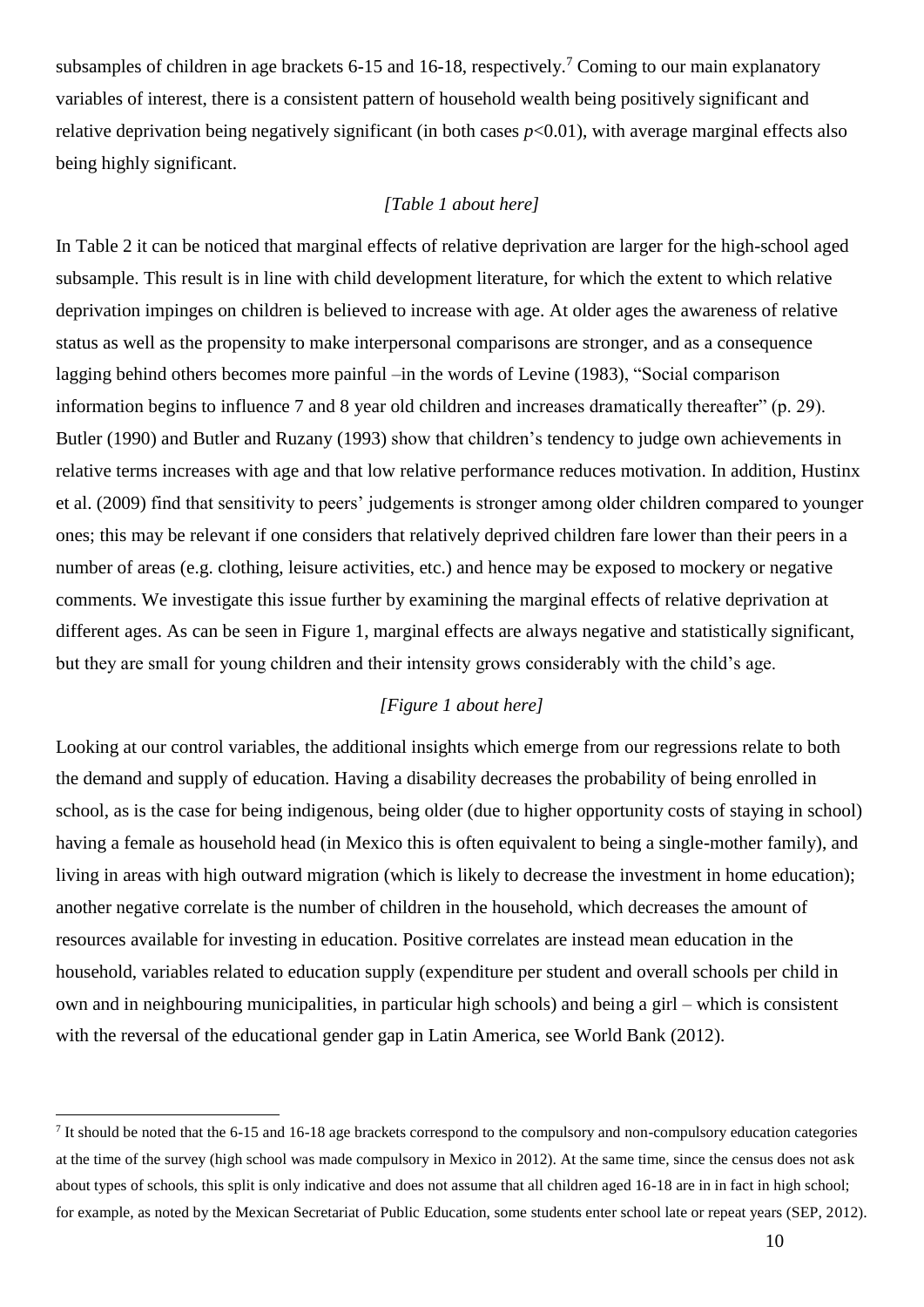The positive sign for age of the household head with a negative quadratic term suggests that the probability of enrolment increases with age, although at decreasing rates. Using a different nationally representative dataset for Mexico, Debowicz and Golan (2014) also find that the probability that a child is in school rather than works increases with the age of the household head. The explanation for this evidence lies possibly in the fact that older parents are more mature, or in the longer time older parents spend engaging in educational activities with their children (McWayne and Melzi 2014). At the same time, this evidence is at odds with the consideration that younger parents are likely to experience the need for an education in the labour market more strongly than older parents, and therefore may be expected to care more about education.

The positive sign for degree of rurality of the municipality suggests that, everything else being equal, the probability of school enrolment increases with the percentage of rural population. This pattern can be made sense of considering the specific focus on rural areas which characterized the educational expansion Mexico went through in the 1970s and 1980s (Santibañez, Vernez, and Razquin 2005),<sup>8</sup> as well as by the significant effects on school enrolment of the Progresa conditional cash transfer program, which starting in 1998 disproportionally targeted rural areas (Attanasio, Meghir, and Santiago 2012). This also tallies with the statistics in UNESCO (2007) for Mexico, showing that for primary schooling there is a higher enrolment rate, as well as a higher annual growth rate of net school enrolment, for rural areas compared to urban areas; as to secondary schooling, enrolment is reported to be higher in urban areas than in rural areas but net enrolment in the latter growing 7.49% faster per year.

#### *5.2 RELATIVE DEPRIVATION AT DIFFERENT STANDARDS OF LIVING AND FOR DIFFERENT REFERENCE GROUPS*

In this section we provide empirical evidence with respect to two issues discussed in the literature. The first issue relates to the potentially different importance of relativist concerns at different levels of standards of living. Echoing Maslow's (1943) idea of a hierarchy of needs, relativist concerns have been considered as a sort of luxury good demanded more strongly once a certain level of absolute standards of living is met. This view is supported by a number of empirical studies including Didier and Didier (1995), Ravallion and Lokshin (2010), Corazzini, Esposito and Majorano (2011, 2012), Akay, Martinsson and Medhin (2012) and Castilla (2012). However, notable exceptions to this evidence are the works of Carlsson, Gupta and Johansson-Stenman (2008) and Clark and Senik (2010). As can be seen in Table 3, we explore this issue by interacting relative deprivation first with household wealth and then with a dummy for belonging to the richest 50% of the population –specification (5) and (6), respectively. Wealth and relative deprivation keep their previous signs and significance levels. Interaction terms are also highly significant and they are

1

<sup>&</sup>lt;sup>8</sup> In addition to the creation of multi-shift schools and incentives for teachers to increase their salaries, specific actions to boost rural enrolment were also implemented. Multi-grade schools and long-distance 'tele-secundarias' were created in the most rural and segregated parts of the country.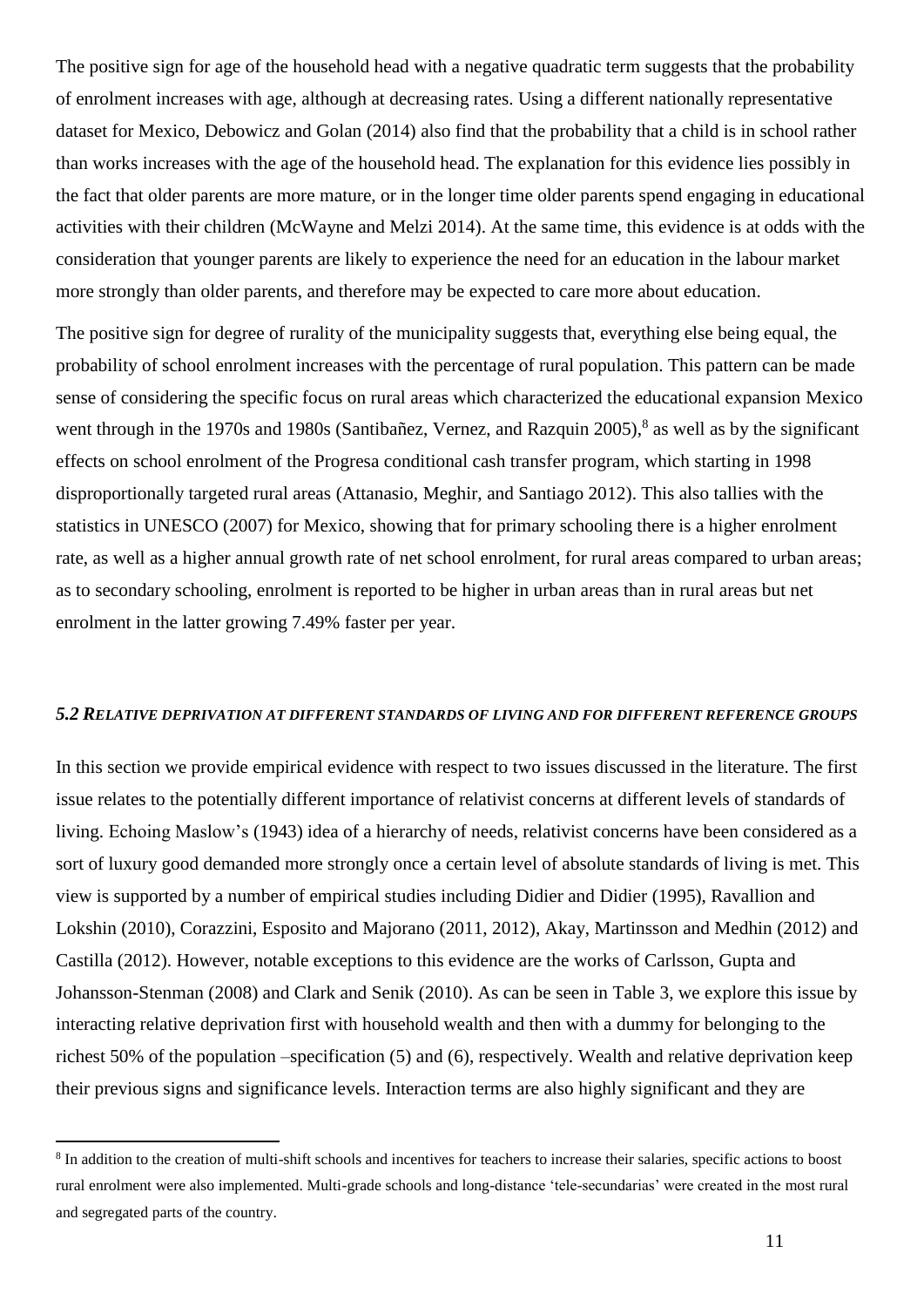negative, which indicates that the coefficient of relative deprivation becomes increasingly negative at higher standards of living, in accordance with the majority of the literature mentioned above.

## *[Table 2 about here]*

The second issue relates to the criteria for the specification of the reference group. Since Hyman (1942), the reference group has been regarded as the set of people exerting a relevant influence on the individual because they are taken as a reference point for evaluating their own situation. Beyond geographical proximity, other criteria adopted for the demarcation of reference groups are socio-demographic lines and 'similarities' such as race, gender, religion, education, etc. –see Eibner and Evans (2005) and Bylsma and Major (2010). This is because the sharing of certain socio-demographic characteristics may trigger those mechanisms through which the reference group affects the individual, as described by Deutsch and Gerard (1955); among these are the desire to conform to the expectations of the reference group and the acceptance of the information derived from the reference group as reality. The dynamics leading to the formation of reference groups are complicated –for experimental evidence see McDonald et al. (2013) and for survey evidence see Clark and Senik (2010) and Mangyo and Parker (2011) and Serajuddin and Verme (2015). We recalculate the index of relative deprivation according to two alternative specifications of the reference group; first by augmenting the geographical criterion adopted so far with an educational criterion based on average years of schooling for adults in the household, specification (7), and then keeping this educational criterion but removing the geographical one –the geographical scope of the index used in specification (8) is therefore the whole country. Results show that relative deprivation maintains its significance in specification (7), but becomes insignificant in specification (8). This result suggests that adopting reference groups which territorially extend to the whole country may be inappropriate, in particular for large countries such as Mexico.

### *5.3 ROBUSTNESS CHECKS USING THE YITZHAKI INDEX OF RELATIVE DEPRIVATION*

In this section we run robustness checks using the Yitzhaki index rather than the Esposito index. For the Yitzhaki index, the functional form over the  $y_j > y_i$  domain is as follows:

(6) 
$$
D^{Y}(y_i, y_j) = y_j - y_i.
$$

It easy to see that for the Yitzhaki index the magnitude of relative deprivation between individuals *i* and *j* is equal to the gap in their achievements. For this index,  $\partial D^Y/\partial y_j > 0$  and  $\partial^2 D^Y/\partial y_j^2 = 0$ , meaning that the marginal effect of an additional unit of income in the reference income is constant at any level of relative deprivation.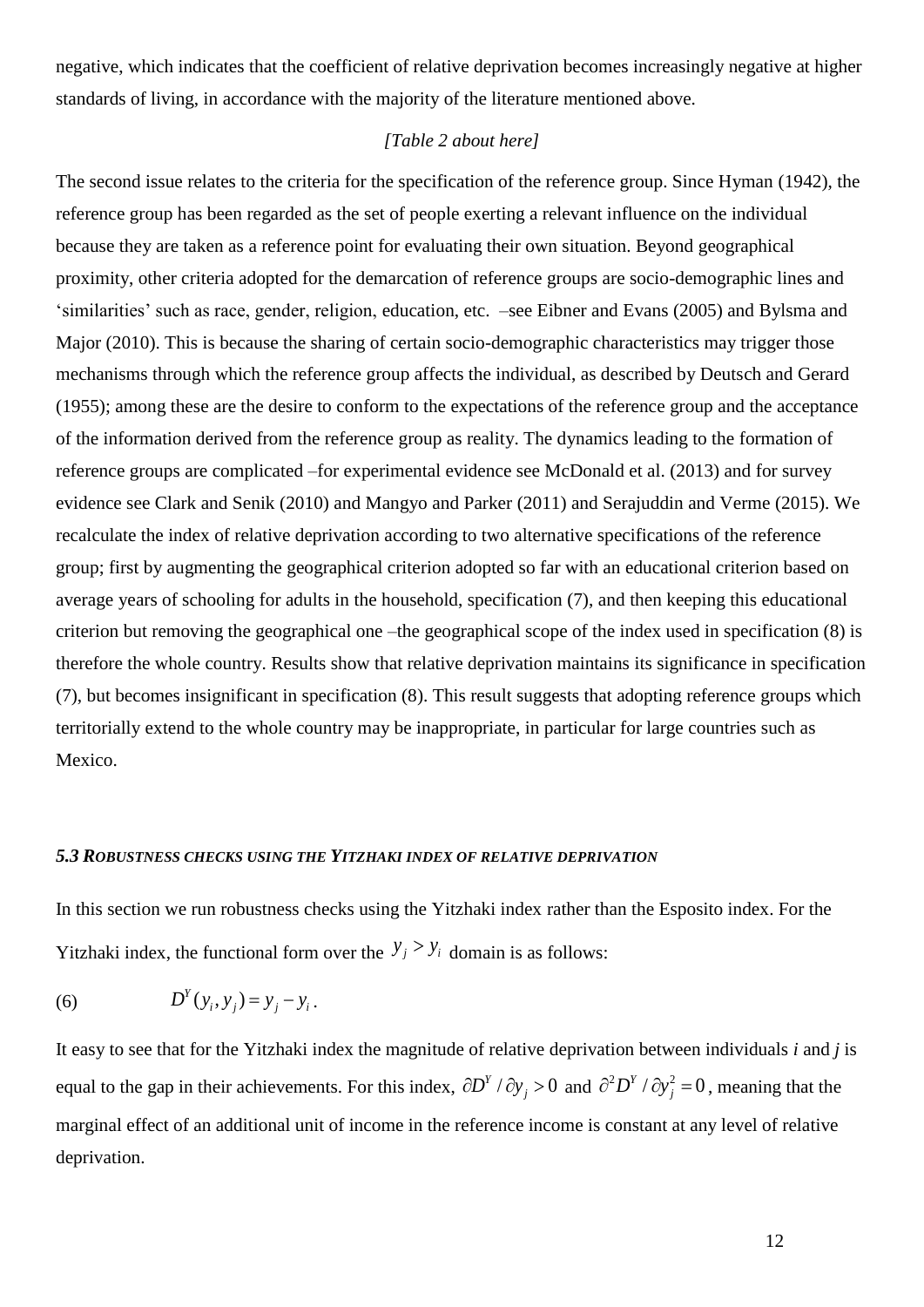As can be seen in Table 4, the behaviour of relative deprivation as a correlates of school enrolment found using the Esposito index is confirmed also when the Yitzhaki index is adopted. Relative deprivation is negative and highly significant in specifications (2′)-(7′), but it is not significant in specification (8′) when the reference group is extended to the whole country rather than the municipality.

*[Table 3 about here]*

# **5. CONCLUSION**

The offer of this paper is twofold. First, we contribute to the study of the relationship between relative deprivation and social outcomes other than subjective wellbeing, happiness or life satisfaction. Using a very large dataset, we present solid evidence of relative deprivation as a negative correlate of school enrolment in Mexico –in this way also contributing to enriching the study of relative deprivation in developing countries. Second, we provide insights on *how* the formation of human capital may be related to distributional issues. In particular, we show how disparities in the distribution of wealth can decrease school enrolment at both low and high levels of absolute wealth, and how these disparities may be particularly detrimental to older children and adolescents. These results hold for indices based on a linear as well as on a less than linear deprivation functions –the latter never used so far as an explanatory variable for social outcomes. While our dataset does not allow us to control for children's abilities or pursue an identification strategy, our literature review illustrates an array of mechanisms suggesting direct and indirect causal effects of relative deprivation on educational outcomes. It is hoped that this work will encourage researchers to shed light on those mechanisms through research designs or panel data enabling a formal study of causation.

Our paper also sends clear messages to policymakers. A specific message is that the role of relative deprivation seems stronger at higher standards of living, and this may potentially offset some of the educational gains related to larger absolute wealth and economic growth. An additional specific message is that the educational toll due to the divide between the 'haves' and the 'have-nots' may be greater for teenagers and adolescents, a cohort needing particular attention and possibly tailored socio-educational programs addressing exclusion and isolation. The overall message is, more simply, that an increase in economic disparities is likely to lead to an increase in school dropout rates. This means lower human capital in society, and a bleaker future for us all.

### **REFERENCES**

Akay, A., P. Martinsson and H. Medhin, "Does Positional Concern matter in Poor Societies? Evidence from a Survey Experiment in Rural Ethiopia," *World Development*, 40(2), 428–35, 2012.

Antecol, H., O. Eren and S. Ozbeklik, "Peer Effects in Disadvantaged Primary Schools Evidence from a Randomized Experiment," *Journal of Human Resources*, 51(1), 95–132, 2016.

Attanasio, O. P., C. Meghir and A. Santiago, "Education Choices in Mexico: using a Structural Model and a Randomized Experiment to Evaluate PROGRESA," *Review of Economic Studies*, 79(1), 37–66, 2012.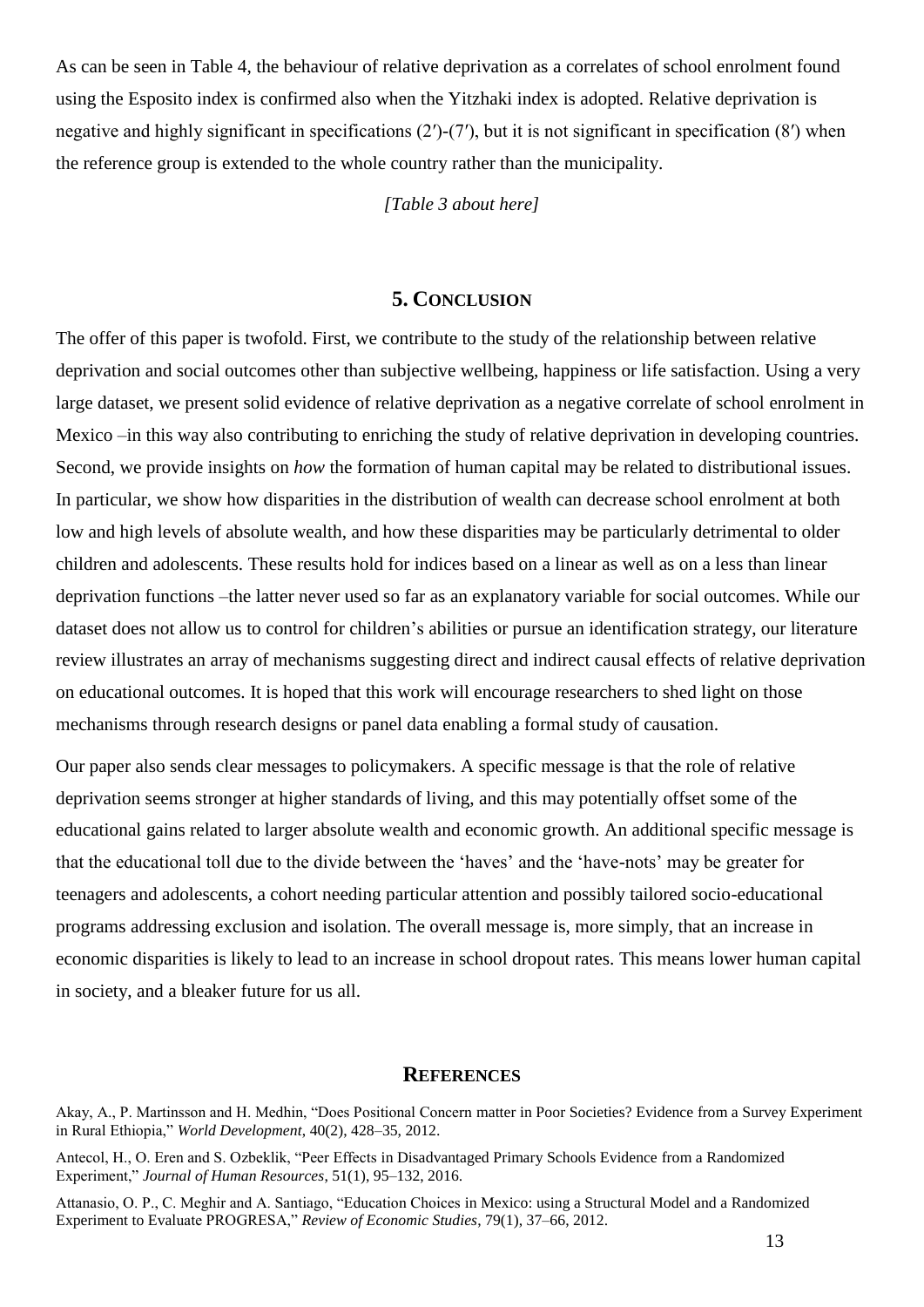Balsa, A., M.T. French and T.L. Reagan, "Relative Deprivation and Risky Behaviours," *Journal of Human Resources*, 49(2), 446– 71, 2014.

Basu, K. and P. H. Van, "The Economics of Child Labor," *American Economic Review*, 88(3), 1386–88, 1998.

Bellani, L., "Multidimensional Indices Of Deprivation: The Introduction of Reference Groups," *Journal of Economic Inequality*, 11(4), 495–515, 2013.

Bernburg, J. G., T. Thorlindsson and I. D. Sigfusdottir, "Relative Deprivation and Adolescent Outcomes in Iceland: a Multilevel Test," *Social Forces*, 87(3), 1223–50, 2009.

Berrebi, Z.M. and Jacques Silber, "Income Inequality Indices and Deprivation: a Generalization," *Quaterly Journal of Economics*, 100(3), 807–10, 1985.

Bhalotra, S., "Is Child Work Necessary?," *Oxford Bulletin of Economics and Statistics*, 69(1), 29–55, 2007.

Bossert, W. and C. D'Ambrosio, "Reference Groups and Individual Deprivation," *Economics Letters*, 90(3), 421–26, 2006.

Bossert, W., C. D'ambrosio and V. Peragine, "Deprivation and Social Exclusion," *Economica*, 74(296), 777–803, 2007.

Bossert, W. and Conchita D'Ambrosio, "Proximity-sensitive Individual Deprivation Measures," *Economics Letters*, 122(2), 125– 28, 2014.

Bradburn, N. M., *The Structure of Psychological Well-Being*, Aldine, Chicago, 1969.

Bradley, R. H. and R. F. Corwyn, "Socioeconomic Status and Child Development," *Annual review of psychology*, 53, 371–99, 2002.

Bratti, M., and M. Mendola, "Parental Health and Child Schooling," *Journal of health economics*, 35, 94–108, 2014.

Butler, R., "The Effects of Mastery and Competitive Conditions on Self-Assessment at Different Ages," *Child Development*, 61(1), 201–10, 1990.

Butler, R., and N. Ruzany, "Age and Socialization Effects on the Development of Social Comparison Motives and Normative Ability Assessment in Kibbutz and Urban Children," *Child Development*, 64(2), 532–43, 1993.

Bylsma, W. H., and B. Major, "Social Comparisons and Contentment Exploring the Psychological Costs of the Gender Wage Gap," *Psychology of Women Quarterly*, 18(2), 241–49, 2010.

Callan, M.J., N.W. Shead, and J.M. Olson, "Personal Relative Deprivation, Delay Discounting, and Gambling," *Journal of Personality and Social Psychology*, 101(5), 955, 2011.

Carlsson, F., G. Gupta, and O. Johansson-Stenman, "Keeping Up with the Vaishyas? Caste and Relative Standing in India," *Oxford Economic Papers*, 61, 52–73, 2008.

de Carvalho Filho, I. E., "Household Income as a Determinant of Child Labor and School Enrollment in Brazil : Evidence from a Social Security Reform," *Economic Development and Cultural Change*, 400–434, 2012.

Castilla, C., "Subjective Well-being and Reference-dependence: Insights From Mexico," *Journal of Economic Inequality*, 10(2), 219–38, 2012.

Chakravarty, S. R., "Relative Deprivation and Satisfaction Orderings," *Keio economic studies*, 1997.

Chakravarty, S.R., and A.B. Chakraborty, "On Indices of Relative Deprivation," *Economics Letters*, 14(2–3), 283–87, 1984.

Chakravarty, S.R., and N. Chattopadhyay, "An Ethical Index of Relative Deprivation," *Research on Economic Inequality*, 5, 231– 40, 1994.

Chen, E., and L. Q. Paterson, "Neighborhood, Family, and Subjective Socioeconomic Status: how do they relate to Adolescent Health?," *Health Psychology*, 25(6), 704, 2006.

Chetty, R., N. Hendren, P. Kiline, and E. Saez, "Where is the Land of Opportunity? The Geography of Intergenerational Mobility in the United States," *Quarterly Journal of Economics*, 129(4), 2014.

Clark, A. E., P. Frijters, and M. A. Shields, "Relative Income, Happiness, and Utility: an Explanation for the Easterlin Paradox and Other Puzzles," *Journal of Economic Literature*, 46(1), 95–144, 2008.

Clark, A. E., and C. Senik, "Who Compares to Whom? The Anatomy of Income Comparisons in Europe," *Economic Journal*, 120(544), 573–94, 2010.

Connelly, R., and Z. Zheng, "Determinants of School Enrollment and Completion of 10 to 18 Year Olds in China," *Economics of Education Review*, 22(4), 379–88, 2003.

Corazzini, L., L. Esposito, and F. Majorano, "Exploring The Absolutist Vs Relativist Perception of Poverty Using a Cross-country Questionnaire Survey," *Journal of Economic Psychology*, 32(2), 273–83, 2011.

———, "Reign In Hell Or Serve In Heaven? A Cross-country Journey into the Relative Vs Absolute Perceptions of Wellbeing," *Journal of Economic Behavior & Organization*, 81(3), 715–30, 2012.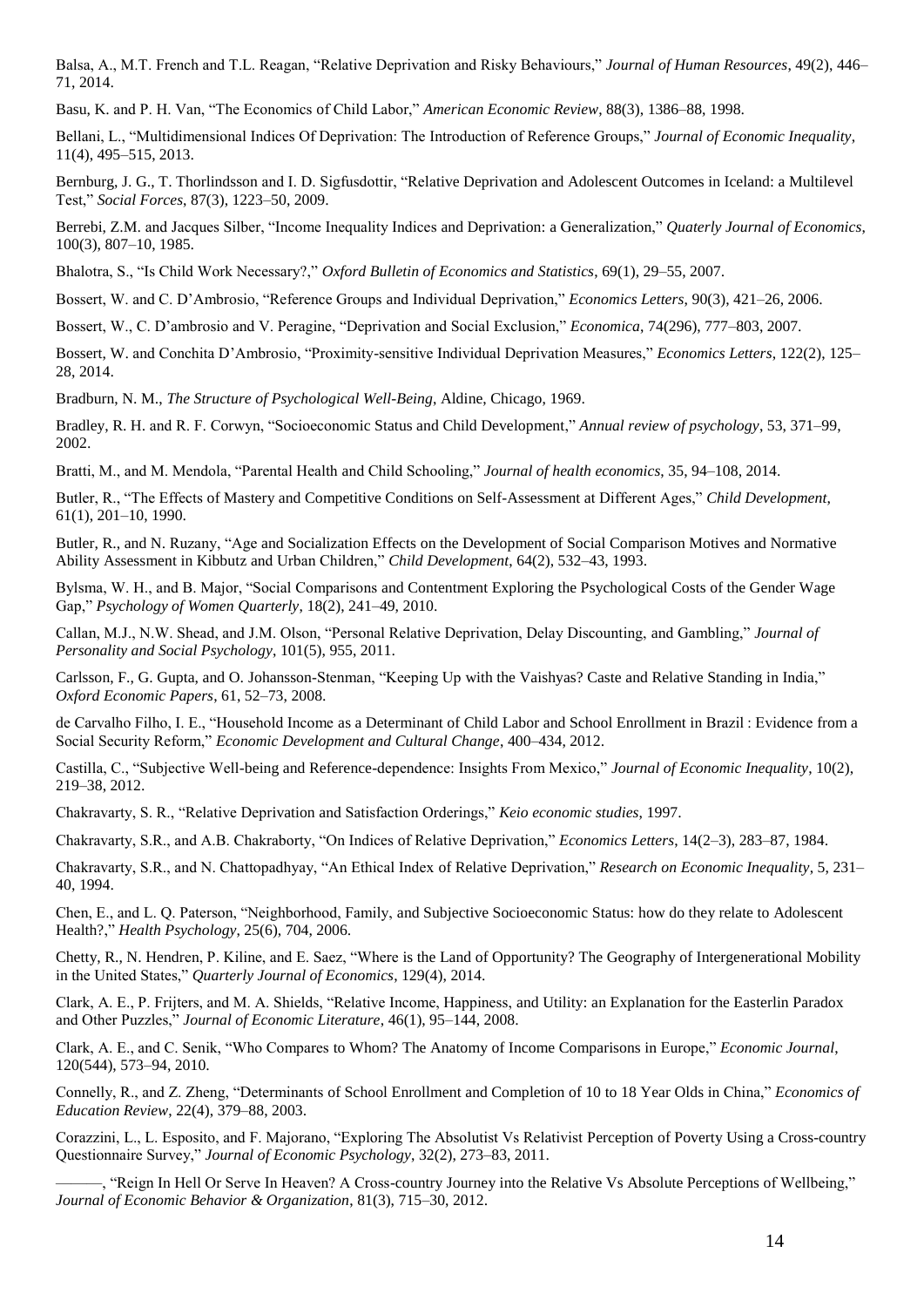Croizet, J. C., and T. Claire, "Extending the Concept of Stereotype Threat to Social Class: the Intellectual Underperformance of Students from Low Socioeconomic Backgrounds," *Personality and Social Psychology Bulletin*, 24(6), 588–94, 1998.

Crosnoe, R., "Low-income Students and the Socioeconomic Composition of Public High Schools," *American Sociological Review*, 74(5), 709–30, 2009.

Currie, J., "Healthy, Wealthy, And Wise: Socioeconomic Status, Poor Health in Childhood, and Human Capital Development," *Journal of Economic Literature*, 47(1), 87–122, 2009.

D'Ambrosio, C., and A. E. Clark, "Attitudes to Income Inequality: Experimental and Survey Evidence," in A.B. Atkinson and F. Bourguignon eds., *Handbook of Income Distribution*, Volume 2, 1147-1208, Elservier North-Holland, 2015.

Davies, S., V. Maldonado, and D. Zarifa, "Effectively Maintaining Inequality in Toronto : Predicting Student Destinations in Ontario Universities," *Canadian Sociological Association*, 51(1), 22–49, 2014.

Debowicz, D., and J. Golan, "The Impact of Oportunidades on Human Capital and Income Distribution in Mexico: a Topdown/bottom-up Approach," *Journal of Policy Modeling*, 36(1), 24–42, 2014.

Désert, M., M. Préaux, and R. Jund, "So Young and already Victims of Stereotype Threat: Socio-economic Status and Performance of 6 to 9 Years Old Children on Raven's Progressive Matrices," *European Journal of Psychology of Education*, 24(2), 207–18, 2009.

Destin, M., and D. Oyserman, "From Assets to Outcomes: how Finances Shape Children's Perceived Possibilities and Intentions," *Psychological Science*, 20, 414–18, 2009.

———, "Incetivizing Education: Seeing Schoolwork as an Investment, not a Chore," *Journal of Experimental Social Psychology*, 46, 846–49, 2010.

Destin, M., S. Richman, F. Varner and J. Mandara, "'Feeling' Hierarchy: the Pathway from Subjective Social Status to Achievement," *Journal of Adolescense*, 35(6), 1571–79, 2012.

Deutsch, M. and H. B. Gerard, "A Study Of Normative And Informational Influence Upon Individual Judgement," *Journal of Abnormal and Social Psychology*, 51(3), 629–36, 1955.

Didier, E. and C. Didier, "The Wealth of the Nations Revisited: Income and the Quality of Life," *Social Indicators Research*, 36, 275–86, 1995.

Dostie, B. and R. Jayaraman, "Determinants of School Enrollment in Indian Villages," *Economic Development and Cultural Change*, 54(2), 405–21, 2006.

Duesenberry, J. S., *Income, Saving, and the Theory of Consumer Behavior*, Harvard University Press, Cambridge, 1949.

Duncan, G. J., J. Brooks-Gunn and P. K. Klebanov, "Economic Deprivation and Early Childhood Development.," *Child Development*, 65(2), 296–318, 1994.

Ebert, U. and P. Moyes, "An Axiomatic Characterization of Yitzhaki's Index of Individual Deprivation," *Economics Letters*, 68(3), 263–70, 2000.

Eibner, C. and W. N. Evans, "Relative Deprivation, Poor Health Habits, and Mortality," *Journal of Human Resources*, 40(3), 591–620, 2005.

Elgar, F. J. et. al., "Relative Deprivation and Risk Factors for Obesity in Canadian Adolescents," *Social Science and Medicine*, 152(111–118), 2016.

Elgar, F. J., H. Baranek, G. Saul, and A. Napoletano, "Relative Deprivation and Mental Health in Canadian Adolescents," *International Journal of Clinical Psychiatry and Mental Health*, 1(1), 33–40, 2013.

Engle, P. L. et al., "Strategies to avoid the Loss of Developmental Potential in more than 200 Million Children in the Developing World.," *Lancet*, 369(9557), 229–42, 2007.

Engle, Patrice L et al., "Strategies for Reducing Inequalities and Improving Developmental Outcomes for Young Children in Low-income and Middle-income Countries," *Lancet*, 378(9799), 1339–53, 2011.

Esposito, L., "Upper Boundedness for the Measurement of Relative Deprivation," *Review of Income and Wealth*, 56(3), 632–39, 2010.

Esposito, L., "Relative Deprivation and Relative Satisfaction," in C. D'Ambrosio ed., *The Handbook of Research on Economic and Social Wellbeing*, E. Elgar, London: forthcoming, 2017.

Festinger, L., "A Theory of Social Comparison Processes," *Human Relations*, 7(2), 117–40, 1954.

Filmer, D. and H. Pritchett, "The Effect of Household Wealth on Educational Attainment : Evidence from 35 Countries," *Population and development review*, 25(1), 85–120, 1999.

Filmer, D. and H. Pritchett, "Estimating Wealth Effects Without Data-or Tears: an Application to Education in States of India," *Demography*, 38(1), 115–32, 2001.

Filmer, D. and K. Scott, "Assessing Asset Indices," *Demography*, 49(1), 359–92, 2012.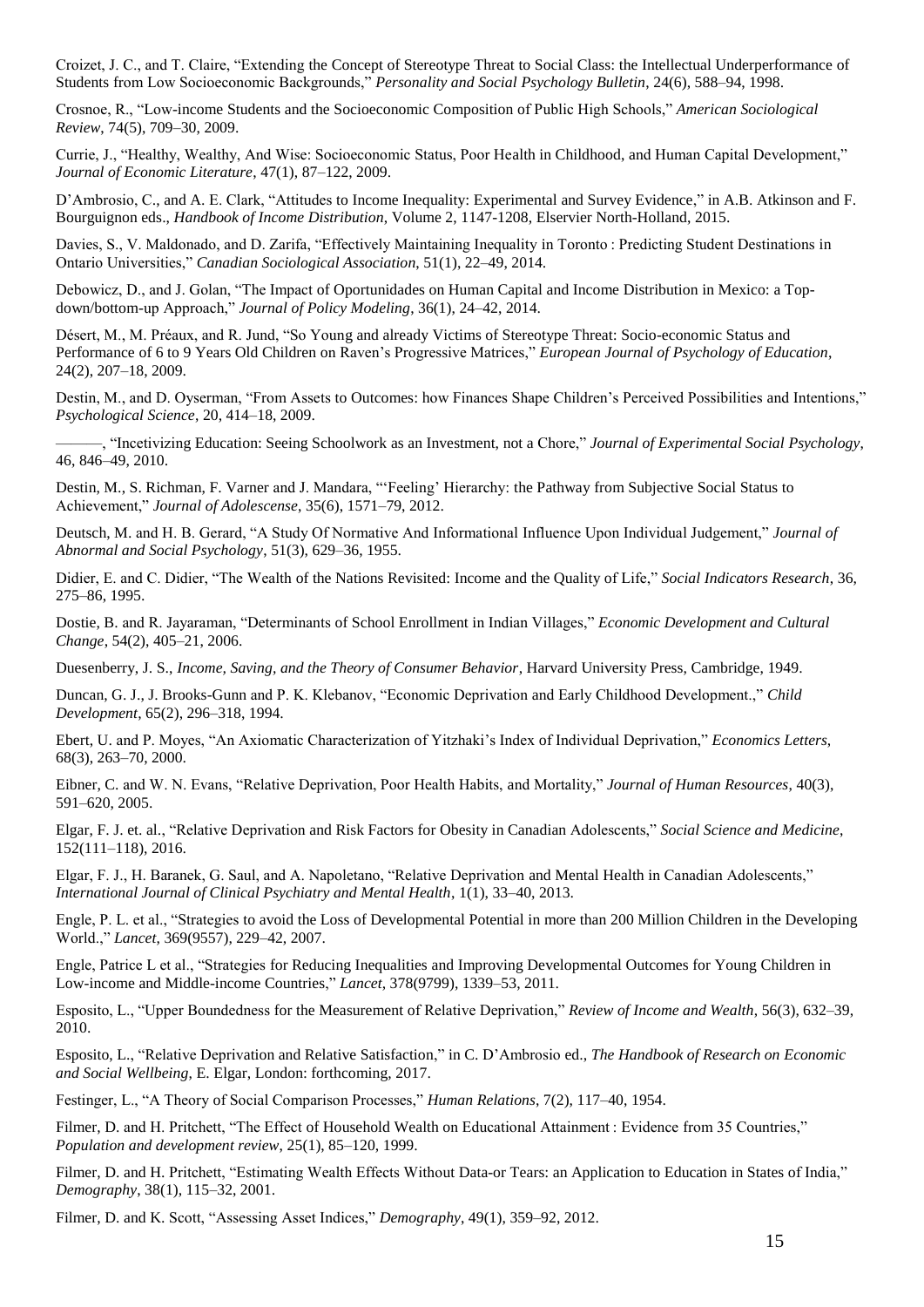Fischer, J. A. and B. Torgler, "Do Positional Concerns Destroy Social Capital: Evidence from 26 Countries," *Economic Inquiry*, 51(2), 1542–65, 2013.

Foster, G. M. et al., "The Anatomy of Envy: a Study in Symbolic Behavior [and comments and reply]," *Current Anthropology*, 13(2), 165–202, 1972.

Glewwe, P., H. G. Jacoby and E. M. King, "Early Childhood Nutrition and Academic Achievement: a Longitudinal Analysis," *Journal of Public Economics*, 81(3), 345–68, 2001.

Grantham-McGregor, S. M., C. A. Powell, S. P. Walker and J. H. Himes, "Nutritional Supplementation, Psychosocial Stimulation, and Mental Development of Stunted Children: the Jamaican Study.," *Lancet*, 338(8758), 1–5, 1991.

Green, C. L., J. M. T. Walker, K. V. Hoover-Dempsey and H. M. Sandler, "Parents' Motivations for Involvement in Children's Education: an Empirical Test of a Theoretical Model of Parental Involvement.," *Journal of Educational Psycology*, 99, 532–44, 2007.

Gumus, S., "The Effects of Community Factors on School Participation in Turkey: a Multilevel Analysis," *International Review of Education*, 60(1), 79–98, 2014.

Gurr, T.R., *Why Men Rebel*. Princenton: Princenton University Press, 1970.

Hack, M., N. K. Klein and H. G. Taylor, "Long-term Developmental Outcomes of Low Birth Weight Infants," *The future of children*,, 176–96, 1995.

Hagenaars, A., "A Class of Poverty Indices," *International Economic Review*, 28(3), 583–607, 1987.

Hey, J. D. and P. J. Lambert, "Relative Deprivation and the Gini Coefficient: Comment," *Quaterly Journal of Economics*, 95(3), 567–73, 1980.

Howe, L. D., J. R. Hargreaves, S. Gabrysch and S. R. Huttly, "Is the Wealth Index a Proxy For Consumption Expenditure? A Systematic Review.," *Journal of epidemiology and community health*, 63(11), 871–77, 2009.

Hustinx, P.W.J., H. Kuyper, M. P. C. van der Werf and P. Dijkstra, "Achievement Motivation Revisited: New Longitudinal Data to Demonstrate its Predictive Power," *Educational Psychology*, 29(5), 561–82, 2009.

Hyman, H. H., "The Psychology of Status," *Archives of Psychology*, 269, 94–102, 1942.

Jackson, M. I., "Early Childhood WIC Participation, Cognitive Development and Academic Achievement.," *Social Science and Medicine*, 126, 145–53, 2015.

Kabubo-Mariara, J. and D. K. Mwabu, "Determinants of School Enrolment and Education Attaintment: Empirical Evidence," *South African Journal of Economics*, 75(3), 572–94, 2007.

Karvonen, S. and O. Rahkonen, "Subjective Social Status and Health in Young People," *Sociology of health and illness*, 33(3), 372–83, 2011.

Kearney, M. and P Levine, "Income Inequality, Social Mobility, and The Decision to Dropout Of High School," *Brookings Papers on Economic ACtivity*, 2016.

Kim, S. W. and N. E. Hill, "Including Fathers in the Picture: a Meta-analysis of Parental Involvement and Students' Academic Achievement," *Journal of Educational Psychology*, 107(4), 919, 2015.

Kudrna, L., A. Furnham and V. Swami, "The Influence of Social Class Salience on Self-assessed Intelligence," *Social Behavior and Personality*, 38, 859–864, 2010.

De la Cruz Tovar, C. and E. Díaz González, "Dispersión del Ingreso y Demanda de Educación Media Superior y Superior en México," *Análisis Económico*, 25(58), 99–122, 2010.

Levine, J. M., "Social Comparison and Education.," In *Teacher and Student Perception: Implications for Learning*, eds. J.M. Levine and M.C. Wang. Hillsdale, NY: Lawrence Erlbaum Associates, 29–55., 1983.

Lhila, A. and K. I. Simon, "Relative Deprivation and Child Health in the USA," *Social Science and Medicine*, 71(4), 777–85, 2010.

López Acevedo, G., "Determinantes de la Matricula en la Escuela Secundaria en Mexico," *El trimestre económico*, 71(1), 215–45, 2004.

Mangyo, E. and A. Park, "Relative Deprivation and Health: which Reference Groups Matter?," *Journal of Human Resources*, 46(3), 459–81, 2011.

Marsh, H. W. and K. T. Hau, "Big-Fish--Little-Pond Effect on Academic Self-concept: a Cross-cultural (26-country) Test of The Negative Effects of Academically Selective Schools," *American psychologist*, 58(5), 364, 2003.

Marsh, H. W., "The Big-fish-little-pond Effect on Academic Self-concept," *Journal of Educational Psychology*, 79(3), 280–95, 1987.

Maslow, A. H., "A Theory of Human Motivation," *Psychological Review*, 50(4), 370–396, 1943.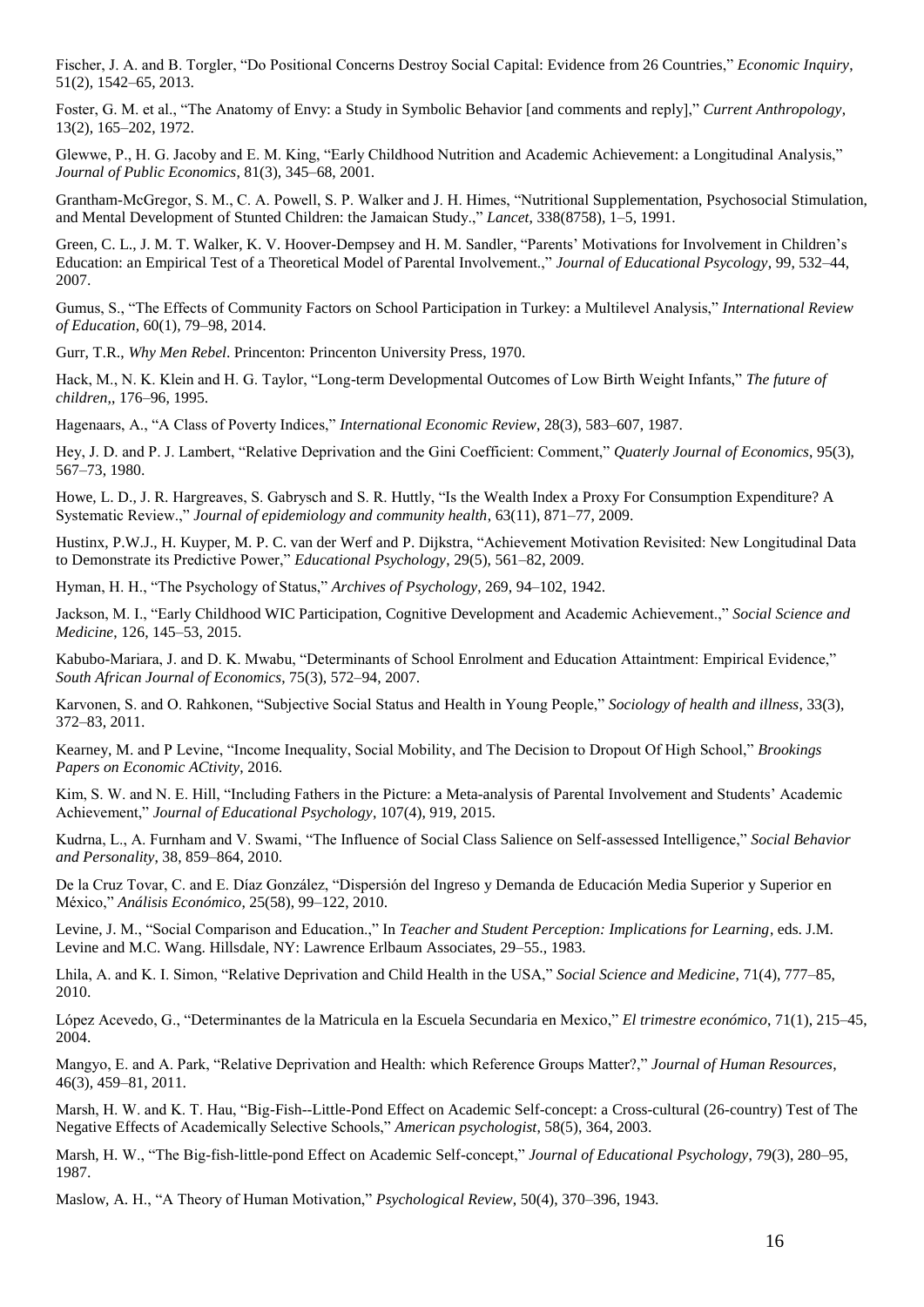Mayer, S. E., "How did the Increase in Economic Inequality between 1970 and 1990 affect Children's Educational Attainment?," *American Journal of Sociology*, 107(1), 1–32, 2001.

McDonald, I. M., N. Nikiforakis, N. Olekalns and H. Sibly, "Social Comparisons and Reference Group Formation: some Experimental Evidence," *Games and Economic Behavior*, 79, 75–89, 2013.

McKenzie, D. J., "Measuring Inequality with Asset Indicators," *Journal of Population Economics*, 18(2), 229–60, 2005.

McLaughlin, Katie a et al., "Socioeconomic Status and Adolescent Mental Disorders.," *American journal of public health*, 102(9), 1742–50, 2012.

McLoyd, V. C., "The Impact of Economic Hardship on Black Families and Children: Psychological Distress, Parenting, and Socioemotional Development.," *Child Development*, 61(2), 311–46, 1990.

McWayne, C. M. and G. Melzi, "Validation of a Culture-contextualized Measure of Family Engagement in the Early Learning of Low-income Latino Children," *Journal of Family Psychology*, 28(2), 260, 2014.

Mier, M., T. Rocha and C. Rabell-Romero, "Inequalities in Mexican Children's Schooling," *Journal of Comparative Family Studies*, 34(3), 435–54, 2003.

Mishra, S. and D. Novakowski, "Personal Relative Deprivation and Risk: an Examination of Individual Differences in Personality, Attitudes, and Behavioural Outcomes," *Personality and Individual Differences*, 90, 22–26, 2016.

Napoletano, A. et al., "The view from the bottom: Relative Deprivation and Bullying Victimization in Canadian Adolescents," *Journal of interpersonal violence*, 31(20), 3443-3463, 2016.

Odgers, C. L. et al., "Living alongside More Affluent Neighbors predicts greater involvement in Antisocial Behavior among Low Income Boys," *Journal of child psychology and psychiatry*, 56(10), 1055–64, 2015.

Paul, S., "An Index of Relative Deprivation," *Economics Letters*, 36(3), 337–41, 1991.

Podder, N., "Relative Deprivation, Envy and Economic Inequality," *Kyklos*, 49(3), 1467–6435, 1996.

Quon, E. C. and J. J. McGrath, "Subjective Socioeconomic Status and Adolescent Health: a Meta-analysis," *Health Psychology*, 33(5), 433, 2014.

Ravallion, M. and M. Lokshin, "Who Cares about Relative Deprivation?," *Journal of Economic Behavior & Organization*, 73(2), 171–85, 2010.

Record, R. G., T. McKeown and J. H. Edwards, "The Relation of Measured Intelligence to Birth Weight and Duration of Gestation," *Annals of human genetics*, 33(1), 71–79, 1969.

Régner, I., P. Huguet and J. M. Monteil, "Effects of Socioeconomic Status (SES) Information on Cognitive Ability Inferences: When Low-SES Students Make Use of a Self-threatening Stereotype," *Social Psychology of Education*, 5(3), 253–69, 2002.

Reid, A., "The Value of Education," *Journal of Philosophy of Education1*, 32(3), 319–31, 1998.

Richards, M., R. Hardy, D. Kuh and M. E. Wadsworth, "Birth Weight and Cognitive Function in The British 1946 Birth Cohort: Longitudinal Population Based Study," *British Medical Journal*, 322(7280), 199–203, 2001.

Saito, M., "Amartya Sen's Capability Approach to Education: a Critical Exploration," *Journal of Philosophy of Education*, 37(1), 17–33, 2003.

Santibañez, L., G. Vernez, and P. Razquin, *Education in Mexico Challenges and Opportunities*, RAND, 2005.

Scott, J., "Children's Families", in J. Treas, J. Scott and M. Richards eds., *The Wiley Blackwell Companion to the Sociology of Families*, Ch. 20, John Wiley & Sons, Ltd, Chichester, UK

Serajuddin, U. and P. Verme, "Who Is Deprived? Who Feels Deprived? Labor Deprivation, Youth, and Gender in Morocco," *Review of Income and Wealth*, 61(1), 140–63, 2015.

Smith, H. J., T. F. Pettigrew, G. M. Pippin and S. Bialosiewicz, "Relative Deprivation: a Theoretical and Meta-Analytic Review," *Personality and Social Psychology Review*, 16(3), 203–32, 2012.

Stouffer, S.A. et al., *The American Soldier: Adjustments During Army Life. Volume 1*. Princenton: Princenton University Press., 1949.

Ulker, A., "Body Size at Birth, Physical Development and Cognitive Outcomes in Early Childhood: Evidence from the Longitudinal Survey of Australian Children.," *Education Economics*, 24(2), 142–66, 2016.

UNESCO, *Urban and Rural Disparities in Latin America: Their Implications for Education Access*. Buenos Aires., 2007.

Vaughan, R. N., "Welfare Approaches to the Measurement of Poverty," *Economic Journal*, 97, 160–70, 1987.

Verme, P., "The Relative Income and Relative Deprivation Hypotheses: a Review of the Empirical Literature," in C. D'Ambrosio ed., *The Handbook of Research on Economic and Social Wellbeing*, E. Elgar, London: forthcoming, 2017.

Vogel, M. and S. J. South, "Spatial Dimensions of the Effect of Neighborhood Disadvantage on Delinquency," *Criminology*, 54(3), 434-458, 2016.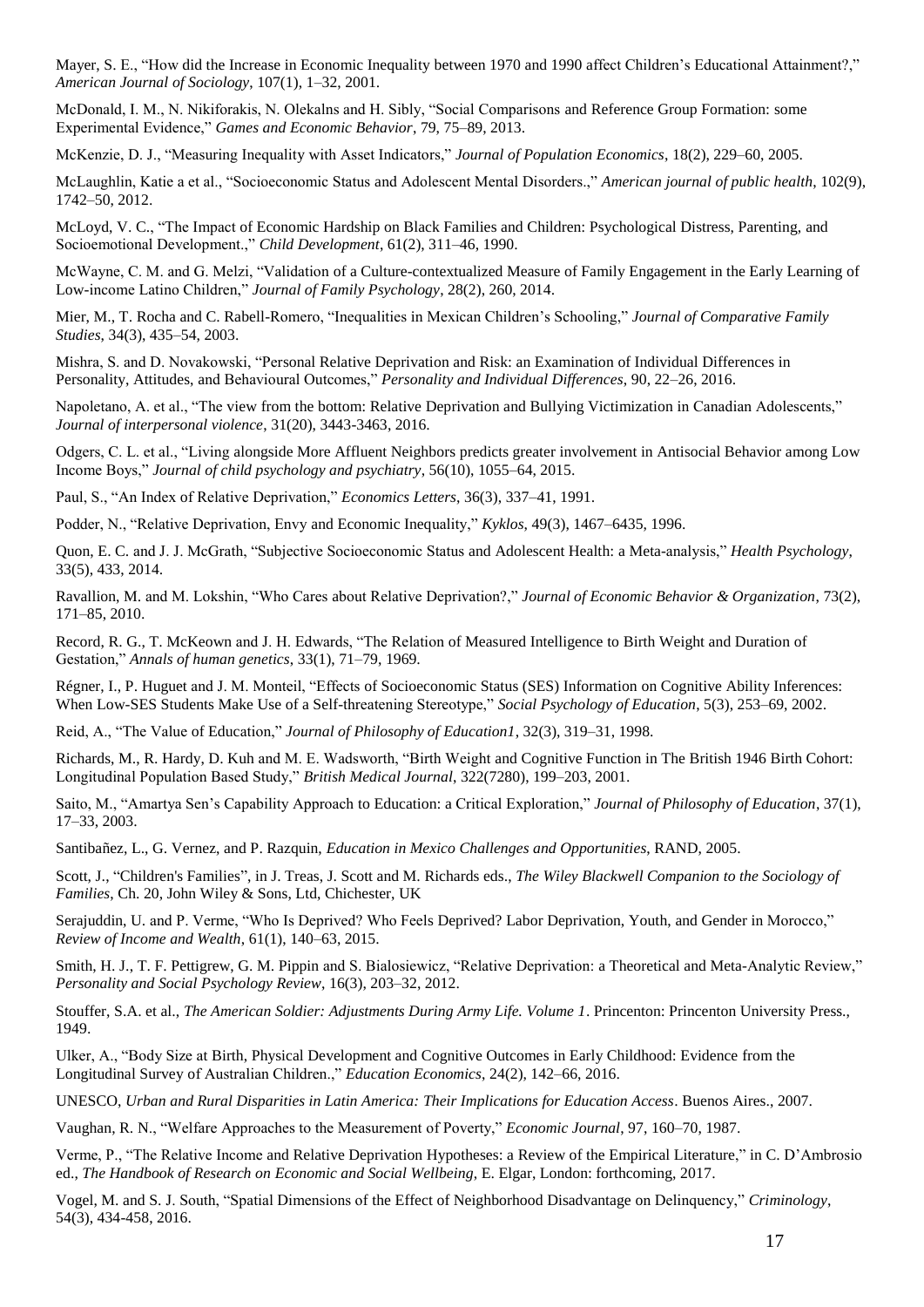Vyas, S. and L. Kumaranayake, "Constructing Socio-economic Status Indices: How to Use Principal Components Analysis.," *Health policy and planning*, 21(6), 459–68, 2006.

Walker, S. P. et al., "Inequality in Early Childhood: Risk and Protective Factors for Early Child Development.," *Lancet*, 378(9799), 1325–38, 2011.

Wiederkehr, V. et al., "From Social Class to Self-efficacy: Internalization of Low Social Status Pupils' School Performance," *Social Psychology of Education*, 18(4), 769–84, 2015.

Wilkinson, R. G. and K. E. Pickett, "The Problems of Relative Deprivation: Why Some Societies Do Better Than Others," *Social Science and Medicine Medicine*, 65, 1965–1978, 2007.

World Bank, *World Development Report 2012: Gender Equality and Development*, Washington, DC, 2012.

Yitzhaki, S., "Relative Deprivation and the Gini Coefficient," *Quarterly Journal of Economics*, 93(2), 321–24, 1979.

———, "Relative Deprivation and the Gini Coefficient: Reply," *Quaterly Journal of Economics*, 95(3), 575–76, 1980.

Zeidner, M. and E. J. Schleyer, "The Big-fish–little-pond Effect for Academic Self-concept, Test Anxiety, and School Grades in Gifted Children.," *Contemporary Educational Psychology*, 24(4), 305–29, 1999.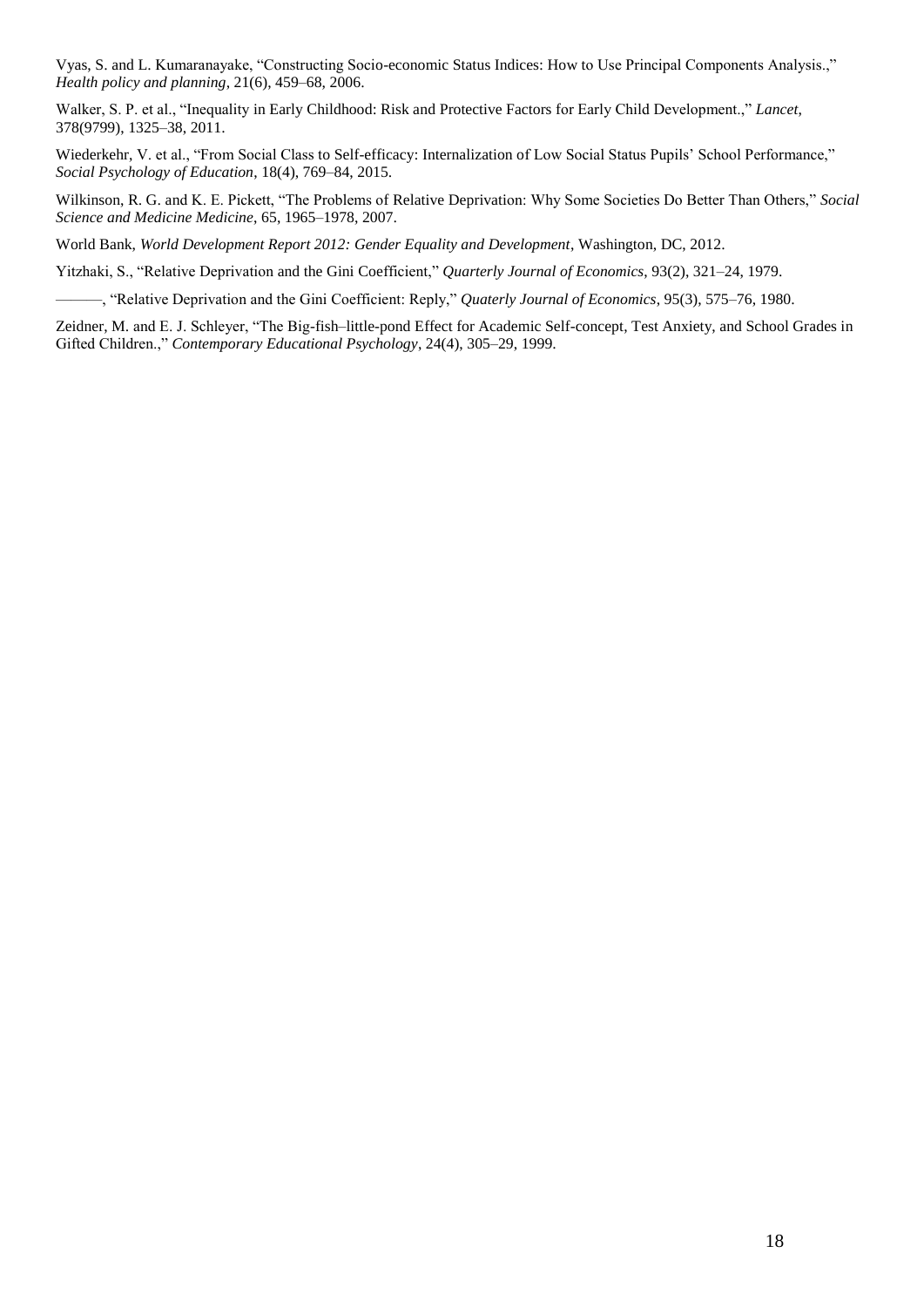|                                       | Pooled Sample       |                |                        | <b>Basic Education Age</b> |                                     | High School Age |                        |              |
|---------------------------------------|---------------------|----------------|------------------------|----------------------------|-------------------------------------|-----------------|------------------------|--------------|
|                                       | Wealth              | (1)<br>AME     | (2)<br>Wealth<br>$+RD$ | AME                        | $\overline{(3)}$<br>Wealth<br>$+RD$ | AME             | (4)<br>Wealth<br>$+RD$ | AME          |
|                                       |                     |                |                        |                            |                                     |                 |                        |              |
| Asset Index                           | $0.233***$          | $0.024***$     | $0.128***$             | $0.013***$                 | $0.085***$                          | $0.005***$      | $0.157***$             | $0.031***$   |
|                                       | (0.002)             | (0.000)        | (0.004)                | (0.000)                    | (0.005)                             | (0.000)         | (0.006)                | (0.001)      |
| <b>Relative Deprivation</b>           |                     |                | $-0.570***$            | $-0.058***$                | $-0.709***$                         | $-0.044***$     | $-0.581***$            | $-0.115***$  |
|                                       |                     |                | (0.020)                | (0.002)                    | (0.026)                             | (0.002)         | (0.030)                | (0.006)      |
| Female                                | $0.036***$          | $0.004***$     | $0.036***$             | $0.004***$                 | $0.017***$                          | $0.001***$      | $0.074***$             | $0.015***$   |
|                                       | (0.004)             | (0.000)        | (0.004)                | (0.000)                    | (0.005)                             | (0.000)         | (0.006)                | (0.001)      |
| Age                                   | $-0.480***$         | $-0.049***$    | $-0.481***$            | $-0.049***$                | $-0.305***$                         | $-0.019***$     | $-0.548***$            | $-0.108***$  |
|                                       | (0.001)             | (0.000)        | (0.001)                | (0.000)                    | (0.001)                             | (0.000)         | (0.004)                | (0.001)      |
| Mental or Physical Disability         | $-1.327***$         | $-0.160***$    | $-1.327***$            | $-0.159***$                | $-1.670***$                         | $-0.174***$     | $-0.502***$            | $-0.097***$  |
|                                       | (0.012)             | (0.002)        | (0.012)                | (0.002)                    | (0.014)                             | (0.002)         | (0.022)                | (0.004)      |
| Indigenous                            | $-0.051***$         | $-0.005***$    | $-0.066***$            | $-0.007***$                | $-0.059***$                         | $-0.004***$     | $-0.034**$             | $-0.007**$   |
|                                       | (0.009)             | (0.001)        | (0.009)                | (0.001)                    | (0.012)                             | (0.001)         | (0.013)                | (0.003)      |
| <b>HH</b> Female                      | $-0.226***$         | $-0.024***$    | $-0.220***$            | $-0.023***$                | $-0.289***$                         | $-0.019***$     | $-0.166***$            | $-0.033***$  |
|                                       | (0.005)             | (0.001)        | (0.005)                | (0.001)                    | (0.008)                             | (0.001)         | (0.008)                | (0.002)      |
| <b>Adults Mean Years of Education</b> | $0.150***$          | $0.015***$     | $0.151***$             | $0.015***$                 | $0.158***$                          | $0.010***$      | $0.166***$             | $0.033***$   |
|                                       | (0.001)             | (0.000)        | (0.001)                | (0.000)                    | (0.001)                             | (0.000)         | (0.001)                | (0.000)      |
| Social Program                        | $0.247***$          | $0.025***$     | $0.238***$             | $0.024***$                 | $0.299***$                          | $0.018***$      | $0.164***$             | $0.032***$   |
|                                       | (0.005)             | (0.000)        | (0.005)                | (0.000)                    | (0.007)                             | (0.000)         | (0.008)                | (0.001)      |
| Household Head Age                    | $0.074***$          | $0.001***$     | $0.074***$             | $0.001***$                 | $0.021***$                          | $0.000***$      | $0.116***$             | $0.004***$   |
|                                       | (0.001)             | (0.000)        | (0.001)                | (0.000)                    | (0.001)                             | (0.000)         | (0.001)                | (0.000)      |
| Household Head Age Squared            | $-0.001***$         |                | $-0.001***$            |                            | $-0.000***$                         |                 | $-0.001***$            |              |
|                                       | (0.000)             |                | (0.000)                |                            | (0.000)                             |                 | (0.000)                |              |
| Individuals 0-18 in HH                | $-0.065***$         | $-0.007***$    | $-0.066***$            | $-0.007***$                | $-0.065***$                         | $-0.004***$     | $-0.083***$            | $-0.016***$  |
|                                       | (0.001)             | (0.000)        | (0.001)                | (0.000)                    | (0.002)                             | (0.000)         | (0.002)                | (0.000)      |
| Expenditure per Student               | $0.053***$          | $0.005***$     | $0.044***$             | $0.004***$                 | $0.030***$                          | $0.002***$      | $0.048***$             | $0.009***$   |
|                                       | (0.004)             | (0.000)        | (0.004)                | (0.000)                    | (0.004)                             | (0.000)         | (0.004)                | (0.001)      |
| Municipality Size (Pop 1000s)         | $-2.66e-07***$      | $-2.72e-08***$ | $-1.14e-07*$           | $-1.16e-08*$               | $-1.89e-07**$                       | $-1.18e-08**$   | $-9.32e-08$            | $-1.84e-08$  |
|                                       | $(7.47e-08)$        | $(7.69e-09)$   | $(6.81e-0.8)$          | $(6.94e-09)$               | $(7.69e-08)$                        | $(4.86e-09)$    | $(8.00e-08)$           | $(1.58e-08)$ |
| Percentage of Rural Pop in Mun        | $0.485***$          | $0.050***$     | $0.253***$             | $0.026***$                 | $0.340***$                          | $0.021***$      | $0.187***$             | $0.037***$   |
|                                       | (0.031)             | (0.003)        | (0.030)                | (0.003)                    | (0.035)                             | (0.002)         | (0.034)                | (0.007)      |
| <b>Municipal Migration Rate</b>       | $-0.079***$         | $-0.008***$    | $-0.061***$            | $-0.006***$                | $-0.043***$                         | $-0.003***$     | $-0.093***$            | $-0.018***$  |
|                                       | (0.004)             | (0.000)        | (0.004)                | (0.000)                    | (0.004)                             | (0.000)         | (0.004)                | (0.001)      |
| Total Supply of Basic Education       | 0.000               | 0.000          | $-0.004$               | $-0.000$                   | $0.004*$                            | $0.000*$        |                        |              |
|                                       | (0.003)             | (0.000)        | (0.002)                | (0.000)                    | (0.003)                             | (0.000)         |                        |              |
| <b>Total Supply of High Schools</b>   | $0.141***$          | $0.014***$     | $0.137***$             | $0.014***$                 |                                     |                 | $0.182***$             | $0.036***$   |
|                                       | (0.009)             | (0.001)        | (0.008)                | (0.001)                    |                                     |                 | (0.009)                | (0.002)      |
| Constant                              | 3.305***            |                | 4.338***               |                            | 4.392***                            |                 | $3.665***$             |              |
|                                       | (0.058)             |                | (0.065)                |                            | (0.077)                             |                 | (0.106)                |              |
| Obs.                                  | 2,664,762           | 2,664,762      | 2,664,762              | 2,664,762                  | 2,057,206                           | 2,057,206       | 611,450                | 611,450      |
| Level 2 SD                            | 0.421               | 0.421          | 0.381                  | 0.381                      | 0.426                               | 0.426           | 0.445                  | 0.445        |
| Log-Likelihood                        | $-875,583$<br>0.000 |                | $-873,398$<br>0.000    |                            | $-496,615$<br>0.000                 |                 | -358,038<br>0.000      |              |
| Log-Lik. Ratio test, p-value          |                     |                |                        |                            |                                     |                 |                        |              |

# **TABLE 1. MULTILEVEL MODELS ON SCHOOL ENROLMENT. POOLED AND BY SCHOOLING AGE**

*Note: \*, \*\* and \*\*\* denote statistical significance at p<0.1, p< 0.05 and p<0.01 levels, respectively*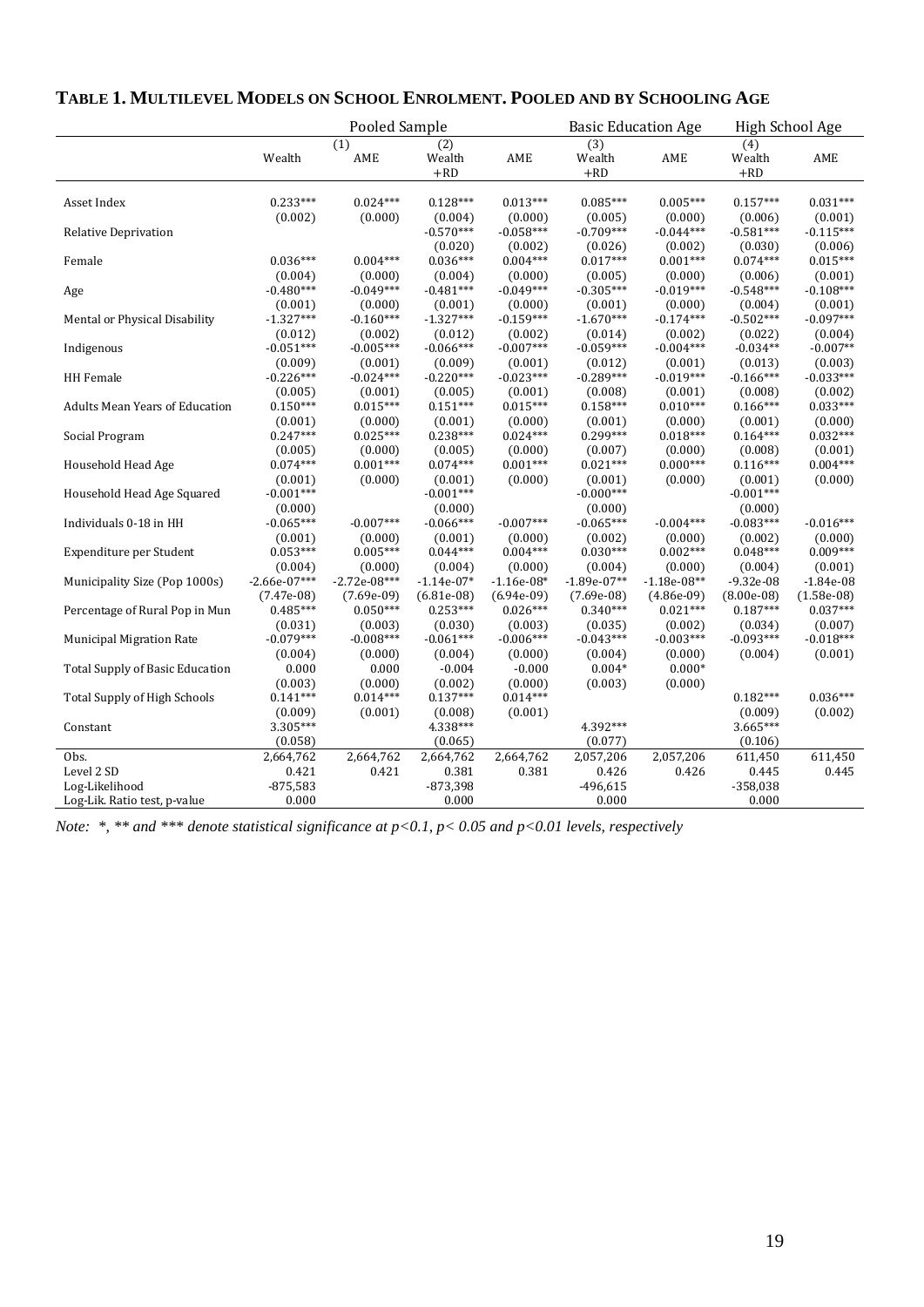|                                |                           | RD and standard of living | Alternative reference groups |                |  |  |
|--------------------------------|---------------------------|---------------------------|------------------------------|----------------|--|--|
|                                | (5)<br>(6)                |                           | (7)                          | (8)            |  |  |
|                                | <b>Interaction Wealth</b> | Interaction Top 50%       | Municipal + Edu              | National + Edu |  |  |
| Asset Index                    | $0.128***$                |                           | $0.189***$                   | $0.236***$     |  |  |
|                                | (0.004)                   |                           | (0.003)                      | (0.003)        |  |  |
| Asset Index*RD                 | $-0.039***$               |                           |                              |                |  |  |
|                                | (0.003)                   |                           |                              |                |  |  |
| Top 50%                        |                           | $0.144***$                |                              |                |  |  |
|                                |                           | (0.010)                   |                              |                |  |  |
| Top $50\%$ *RD                 |                           | $-0.426***$               |                              |                |  |  |
|                                |                           | (0.019)                   |                              |                |  |  |
| RD (municipal)                 | $-0.461***$               | $-1.052***$               |                              |                |  |  |
|                                | (0.022)                   | (0.011)                   |                              |                |  |  |
| $RD$ (municipal $+$ education) |                           |                           | $-0.345***$                  |                |  |  |
|                                |                           |                           | (0.022)                      |                |  |  |
| $RD$ (national + education)    |                           |                           |                              | 0.025          |  |  |
|                                |                           |                           |                              | (0.024)        |  |  |
| Constant                       | $4.396***$                | $5.424***$                | $3.650***$                   | 3.288***       |  |  |
|                                | (0.065)                   | (0.054)                   | (0.061)                      | (0.061)        |  |  |
| Obs.                           | 2,664,762                 | 2,664,762                 | 2,664,762                    | 2,664,762      |  |  |
| Level 2 SD                     | 0.378                     | 0.365                     | 0.403                        | 0.421          |  |  |
| Log-Likelihood                 | $-873,282$                | $-873,347$                | $-873,781$                   | $-875,578$     |  |  |
| Log-Lik. Ratio test, p-value   | 0.000                     | 0.000                     | 0.000                        | 0.000          |  |  |

# **TABLE 2. WEALTH INTERACTIONS AND ALTERNATIVE REFERENCE GROUPS**

*Note:\*, \*\* and \*\*\* denote statistical significance at p<0.1, p< 0.05 and p<0.01 levels, respectively. All controls included in each model.*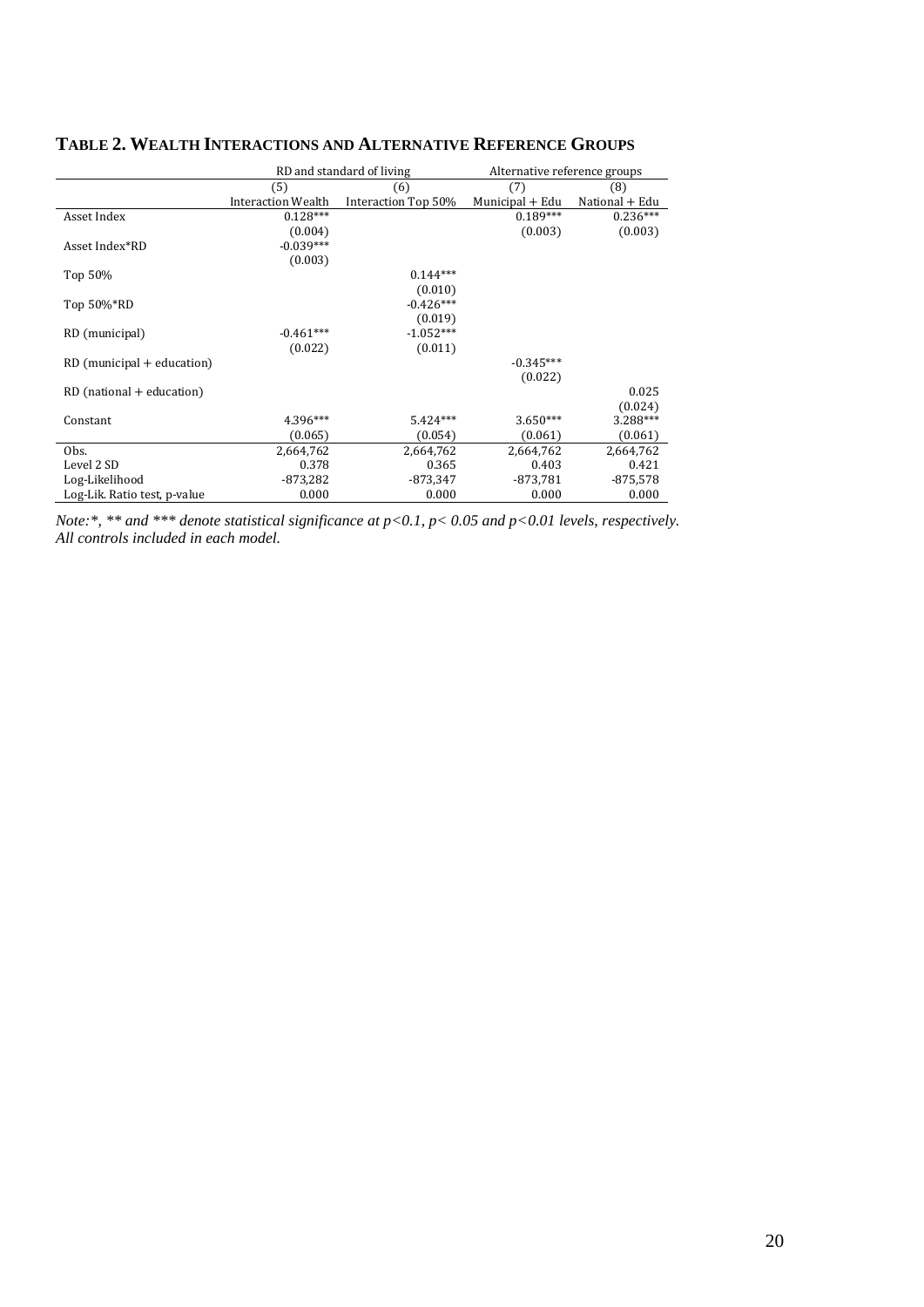### **TABLE 3. ROBUSTNESS CHECKS USING THE YITZHAKI INDEX**

|                                     | (2')        | (3')                   | (4')        | (5')        | (6')        | (7')        | (8')       |
|-------------------------------------|-------------|------------------------|-------------|-------------|-------------|-------------|------------|
|                                     | Pooled      | <b>Basic Education</b> | High School | Interaction | Interaction | Mun+Edu     | Nat+Edu    |
|                                     |             | Age                    | Age         | Wealth      | Top 50%     |             |            |
| Asset Index                         | $0.191***$  | $0.118***$             | $0.239***$  | $0.184***$  |             | $0.213***$  | $0.234***$ |
|                                     | (0.004)     | (0.005)                | (0.005)     | (0.004)     |             | (0.003)     | (0.003)    |
| Asset Index * RD Yitzhaki           |             |                        |             | $-0.012***$ |             |             |            |
|                                     |             |                        |             | (0.001)     |             |             |            |
| Top 50%                             |             |                        |             |             | $0.150***$  |             |            |
|                                     |             |                        |             |             | (0.009)     |             |            |
| Top 50% * RD Yitzhaki               |             |                        |             |             | $-0.287***$ |             |            |
|                                     |             |                        |             |             | (0.008)     |             |            |
| RD Yitzhaki (municipal)             | $-0.078***$ | $-0.173***$            | $-0.042***$ | $-0.055***$ | $-0.340***$ |             |            |
|                                     | (0.006)     | (0.008)                | (0.010)     | (0.007)     | (0.004)     |             |            |
| RD Yitzhaki (municipal + education) |             |                        |             |             |             | $-0.042***$ |            |
|                                     |             |                        |             |             |             | (0.006)     |            |
| RD Yitzhaki (national + education)  |             |                        |             |             |             |             | 0.003      |
|                                     |             |                        |             |             |             |             | (0.005)    |
| Constant                            | $3.700***$  | $4.014***$             | $2.837***$  | 3.795***    | $5.297***$  | $3.463***$  | 3.297***   |
|                                     | (0.065)     | (0.075)                | (0.103)     | (0.065)     | (0.054)     | (0.062)     | (0.060)    |
| Obs.                                | 2,664,762   | 2,057,206              | 611,450     | 2,664,762   | 2,664,762   | 2,664,762   | 2,664,762  |
| Level 2 SD                          | 0.401       | 0.432                  | 0.472       | 0.396       | 0.373       | 0.411       | 0.421      |
| Log-Likelihood                      | $-874,307$  | -496,934               | $-358,643$  | $-874,143$  | -874,594    | -873,892    | $-875,573$ |
| Log-Lik. Ratio test, p-value        | 0.000       | 0.000                  | 0.000       | 0.000       | 0.000       | 0.000       | 0.000      |

*Note: \*, \*\* and \*\*\* denote statistical significance at p<0.1, p< 0.05 and p<0.01 levels, respectively. All controls included in each model.*

## **FIG 1. AVERAGE MARGINAL EFFECTS OF RD AT DIFFERENT AGES**